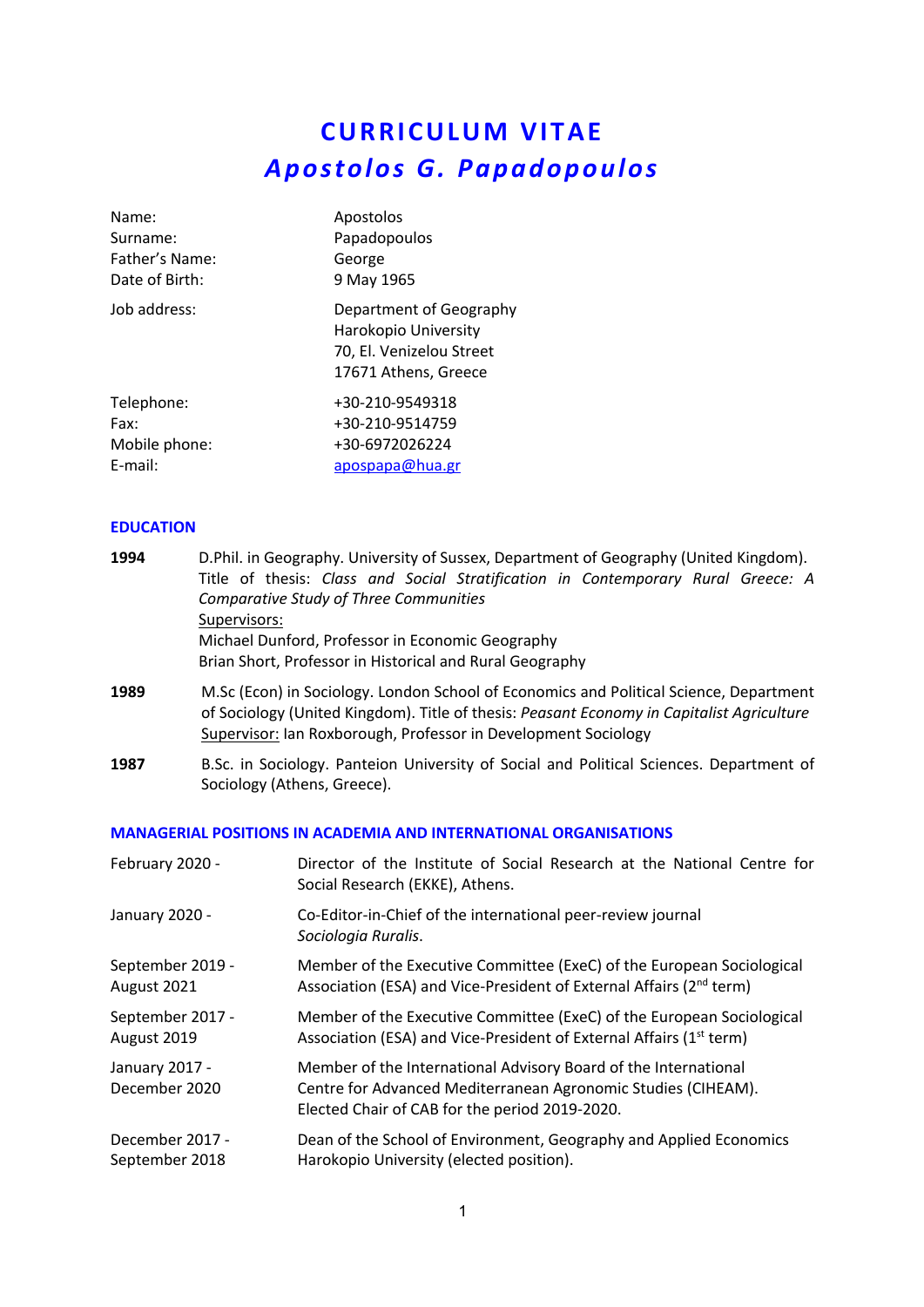| September 2011 -<br>October 2015  | Vice-Rector of Economic Affairs and Development (elected position) and<br>President of the Research Committee, Harokopio University. Financial<br>Management and Administration of the three following legal entities:<br>$\checkmark$ Harokopio University<br>$\checkmark$ Research Committee (ELKE) of Harokopio University<br>$\checkmark$ Company of Property Development of Harokopio University |
|-----------------------------------|-------------------------------------------------------------------------------------------------------------------------------------------------------------------------------------------------------------------------------------------------------------------------------------------------------------------------------------------------------------------------------------------------------|
| September 2009 -<br>November 2011 | Director (elected position) of the Postgraduate Studies Programme<br>entitled: "Applied Geography and Spatial Planning", Department of<br>Geography, Harokopio University.                                                                                                                                                                                                                            |

#### **CURRENT ACADEMIC POSITION AND FORMER JOB POSITIONS**

| November 2013 -                       | Professor (tenured) of Rural Sociology and Geography at the                                                                                                                                                    |
|---------------------------------------|----------------------------------------------------------------------------------------------------------------------------------------------------------------------------------------------------------------|
| Today                                 | Department of Geography, Harokopio University, Greece                                                                                                                                                          |
| July 2009 -<br>October 2013           | Associate Professor (tenured) of Rural Sociology and<br>Geography at the Department of Geography, Harokopio University,<br>Greece                                                                              |
| October 2006 -<br>Today               | Teaching staff (under contract) in the Hellenic Open University<br>Educational Programme "European Civilization", Thematic Unit<br>"EPO42 Special Issues in European Civilization" (Coordinator since<br>2011) |
| January 2005 -                        | Assistant Professor of Rural Sociology and Geography                                                                                                                                                           |
| <b>July 2009</b>                      | Department of Geography, Harokopio University, Greece                                                                                                                                                          |
| November 2000 -                       | Lecturer in Rural Sociology at the Department of Farm                                                                                                                                                          |
| December 2004                         | Organization Management, University of Ioannina, Greece                                                                                                                                                        |
| September 1999-                       | Teaching staff under contract at the Department of Farm                                                                                                                                                        |
| October 2000                          | Organization Management, University of Ioannina, Greece                                                                                                                                                        |
| September 1997 -<br><b>March 2003</b> | Senior Researcher (under contract) in the Institute of Urban<br>and Rural Sociology (IAAK), National Centre for Social Research<br>(EKKE), Athens, Greece                                                      |
| March 1996 -                          | Senior Researcher (under contract) in research programmes in                                                                                                                                                   |
| October 1998                          | the Department of Economics, University of Patras, Greece                                                                                                                                                      |

#### **RESEARCH EXPERIENCE AS PROJECT LEADER**

- **2022-2024** Title: **"Research Actions concerning Rural Sociology".** Financed by European Society for Rural Sociology (ESRS) & Wiley. Project leader of the Greek team: A.G. Papadopoulos.
- **2021-2023** Title: **"EU survey on Gender-Based violence against women and other forms of inter-personal violence (EU-GBV) in Greece" [ESTAT-2020-EL-GBV Survey-101018006]".** Financed by EUROSTAT – European Commission. Project leader of the Greek team: A.G. Papadopoulos.
- **2021** Title: **"Evaluation of the UIA project "Curing the Limbo"".** Financed by EATA S.A. Municipality of Athens. Project leader of the Greek team: A.G. Papadopoulos.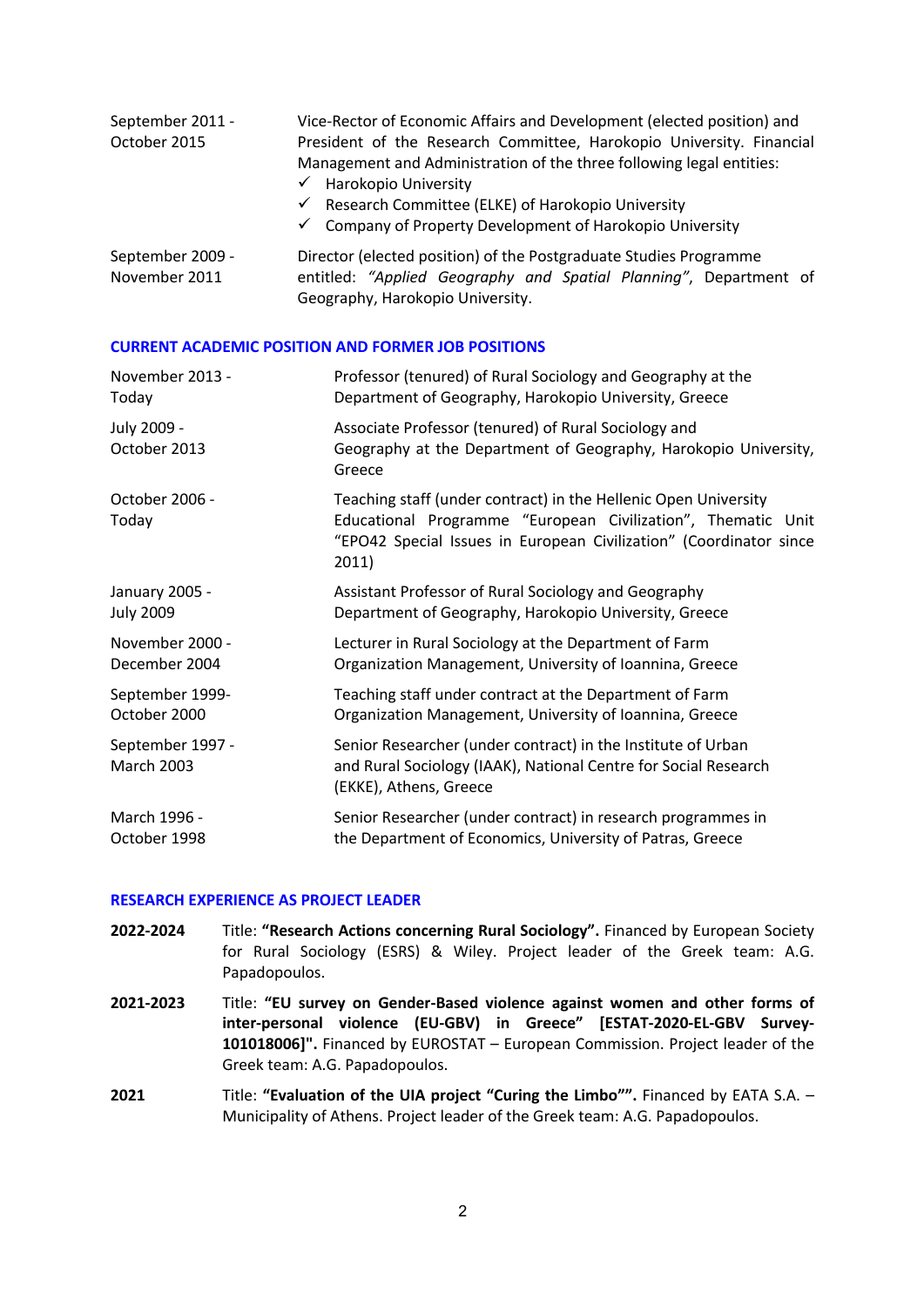- **2020-2022** Title: **"Maximising Previously Acquired Competences in Europe (MaxiPAC.eu) [2019-1-BE02-KA203-060340]".** Financed by ERASMUS plus – European Commission. Project leader of the Greek team: A.G. Papadopoulos.
- **2019-2021** Title: **"Low-skill Migrant Workers in Europe: How to Improve Social Cohesion?"** Financed by Friedrich-Ebert-Stiftung/ Foundation for European Progressive Studies/ Think-tank for Action on Social Change. Project leader of the Greek team: A.G. Papadopoulos.
- **2017-2022** Title: **"Integrative Mechanisms for Addressing Spatial Justice and Territorial Inequalities in Europe – IMAGINE"**. Financed by the Horizon 2020 Framework Programme. Project leader of the Greek team: A.G. Papadopoulos.
- **2017-2018** Title: **"Organization of the 13th Conference of the European Sociological Association – Unmaking Europe: Capitalism, Solidiarities, Subjectivities"**. Financed by the European Sociological Association (ESA). Project leader: A.G.Papadopoulos.
- **2014** Title: **"Feasibility study for the establishment of Prespa Conservation Trust Fund: Stakeholder Analysis"**. Financed by WWF Hellas. Project expert: A.G.Papadopoulos.
- **2014** Title: **"Organization of a conference on Crisis in Greece in the context of a COST Action"**. Financed by Erfurt University (Germany) and COST Action 902. Project leader: A.G.Papadopoulos.
- **2014** Title: **"Developing a cooperation network to link representatives of Mediterranean Member States for exchanging views and experiences (Project 4.1a/12)"**. Financed by the European Fund for Third Country Nationals. Project leader: A.G.Papadopoulos.
- **2013-2018** Title: **"CYCLADES: Integrated monk seal conservation in Northern Cyclades"**. Financed by the European Commission – LIFE+ Nature. Coordinator of the project: WWF Greece. Project leader: A.G. Papadopoulos.
- **2012-2013** Title: **"Mapping existing institutional structures which offer services for the integration of Third Country Nationals in Greece as well as writing down requirements for similar structures (Project 2.1a/11)"**. Financed by the European Fund for Third Country Nationals. Project leader: A.G. Papadopoulos.
- **2012-2013** Title: **"Establishment of a cooperation network bringing together representatives of EU Mediterranean Member States, confronting similar with Greece, integration challenges of Third Country Nationals (Project 4.1a/11)"**. Financed by the European Fund for Third Country Nationals. Project leader: A.G. Papadopoulos.
- **2010-2013** Title: **"Study of the dynamics and the opportunities for the integration of African immigrants in the Greek receiving society"**. Financed by the Ministry of Education under the EPAN II Operational Programme. Project leader: A.G. Papadopoulos.
- **2010-2014** Title: **"Specification and Evaluation of Socioeconomic and Environmental Indices for the Greek Countryside with the Use of Contemporary Geographical Tools"**. Financed by the Ministry of Education and HRAKLEITOS II funding scheme for a Doctoral Dissertation. Project leader/Doctoral Supervisor: A.G. Papadopoulos.
- **2009** Title: **"Data Collection for Non-Governmental Organisations (NGO's) and Immigrant Associations which are active in Greece" (Project 3.3/07)**. Financed by the European Fund for Third Country Nationals. Project leader: A.G. Papadopoulos.
- **2004-2006** Title: **"The Multifunctional Role of Migrants in Rural Greece and Rural Southern Europe"**. Financed by the MacArthur Foundation (USA). Project leaders: C. Kasimis and A.G. Papadopoulos.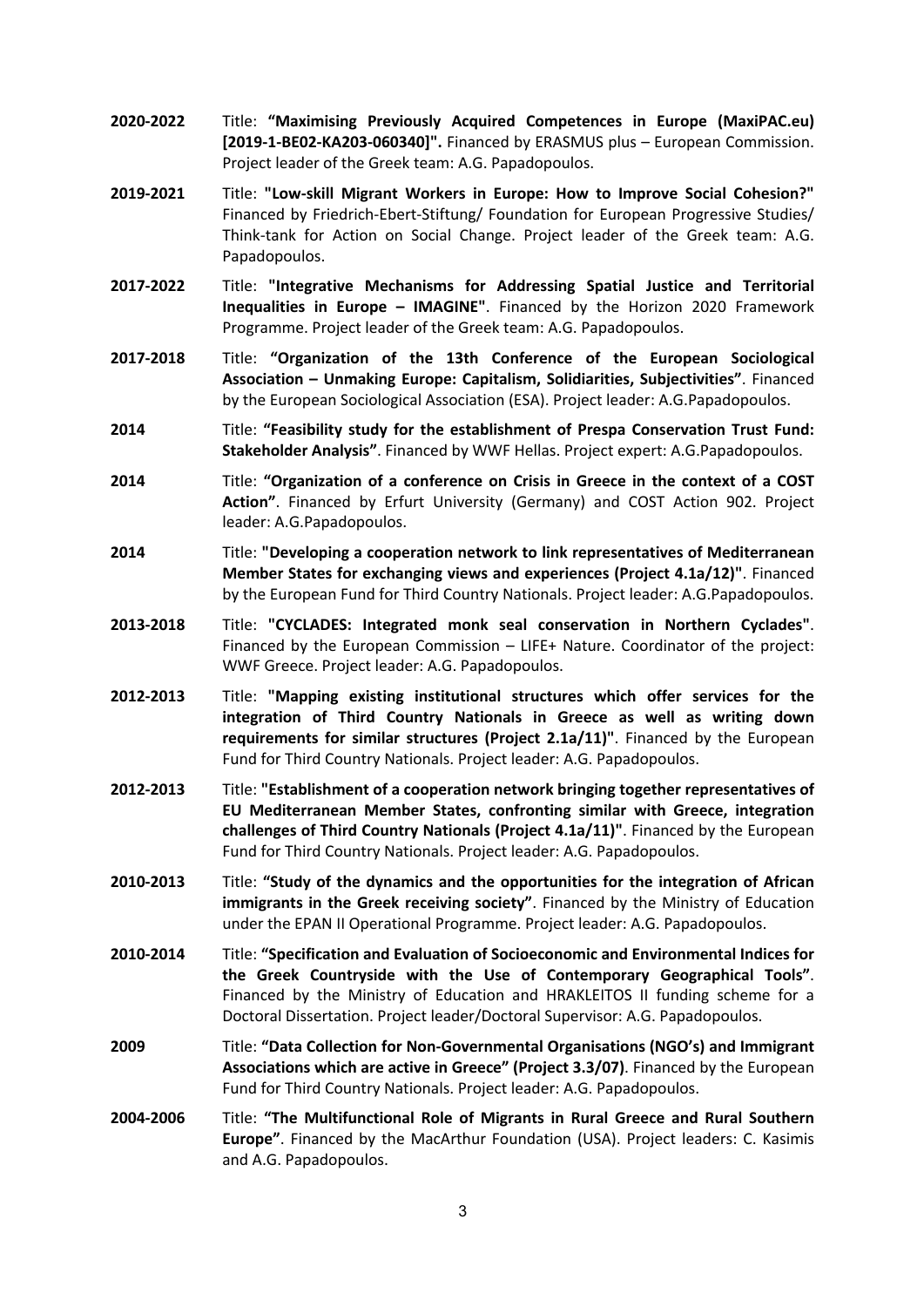- **2001-2003** Title: **"Policies for Land Use to Combat Desertification (MEDACTION): Rural Development Policies"**. Financed by the European Commission (EVK2-CT-2000- 00085). Institute of Urban and Rural Sociology. National Centre for Social Research (EKKE). Project leader: A.G. Papadopoulos.
- **2001** Title: **"Women in Fisheries"**. Financed by the European Commission. MacAllister and Elliott Ltd Consulting. University of Ioannina. Project leader: A.G. Papadopoulos.

#### **RESEARCH EXPERIENCE AS SENIOR RESEARCHER**

- **2019-2020** Title: **"Economy, Environment and Landscape in the Long Duree of Cyprus: A Synthetic Analysis with use of Historical Data and GIS Applications".** Financed by Sylvia Ioannou Foundation. Project Leader: Christos Chalkias, Professor, Harokopio University. Senior researcher: A.G. Papadopoulos.
- **2017-2018** Title: **"Innovating spatial development planning by differentiating land ownership and governance".** Financed by the Agency for Innovation by Science and Technology (IWT-SBO). Coordinator of the project: Harokopio University. Project leader: P.M. Delladetsimas, Professor, Harokopio University. Senior researcher: A.G. Papadopoulos.
- **2017-2019** Title: **"INCREATE: Mediterranean Mediterranean-wide survey and Web Knowledge Platform".** Financed by Agency for Innovation by Science and Technology (IWT-SBO). Coordinator of the project: MEDina. Senior researcher: A.G. Papadopoulos.
- **2014-2015** Title: **"Updating skills in social research and analysis of social data (PEGA)".** Financed by Ministry of Education and the Operational Programme of Lifelong Learning. Coordinator of the project: University of Crete. Project leader: Sokratis Koniordos, Professor. Senior trainer: A.G. Papadopoulos.
- **2014-2015** Title: **"Environmental Geoinformatics (PEGA)".** Financed by Ministry of Education and the Operational Programme of Lifelong Learning. Coordinator of the project: University of the Aegean. Project leader: Michalis Vaitis, Associate Professor. Senior trainer: A.G. Papadopoulos.
- **2012-2014** Title: **"Evaluation of Greek NGOs".** Financed by the Ministry of Education Basic Research Project – Thalis. Coordinator of the project: A. Huliaras, Professor, University of the Peloponnese. Senior researcher: A.G. Papadopoulos.
- **2007** Title: **"Study for the Restoration of Fire Stricken Areas".** Financed by the Greek Ministry of Rural Development and Food. Coordinator of the project: C. Kasimis, Professor, Agricultural University of Athens. Senior researcher: A.G. Papadopoulos.
- **2006-2008** Title: **"Human Resources and Development Planning on both sides of Ionian Sea" (HuReDePIS)"**. Financed by the INTERREG IIIB ARCHIMED 2000-2006. Project leader: C. Kasimis, Professor, Agricultural University of Athens. Senior researcher and manager of the project: A.G. Papadopoulos.
- **2006-2007** Title: **"Human Security in Southeastern Europe"**. Financed by the Greek Ministry of Education. Project leader: A. Huliaras. Harokopio University of Athens. Senior researcher and group leader: A.G. Papadopoulos.
- **2004-2006** Title: **"A Cognitive Approach to Rural Sustainable Development – the Dynamics of Expert and Lay Knowledges (CORASON)"**. Financed by the European Commission (No 506049). Project leader: C. Kasimis, Agricultural University of Athens. Senior researcher: A.G. Papadopoulos.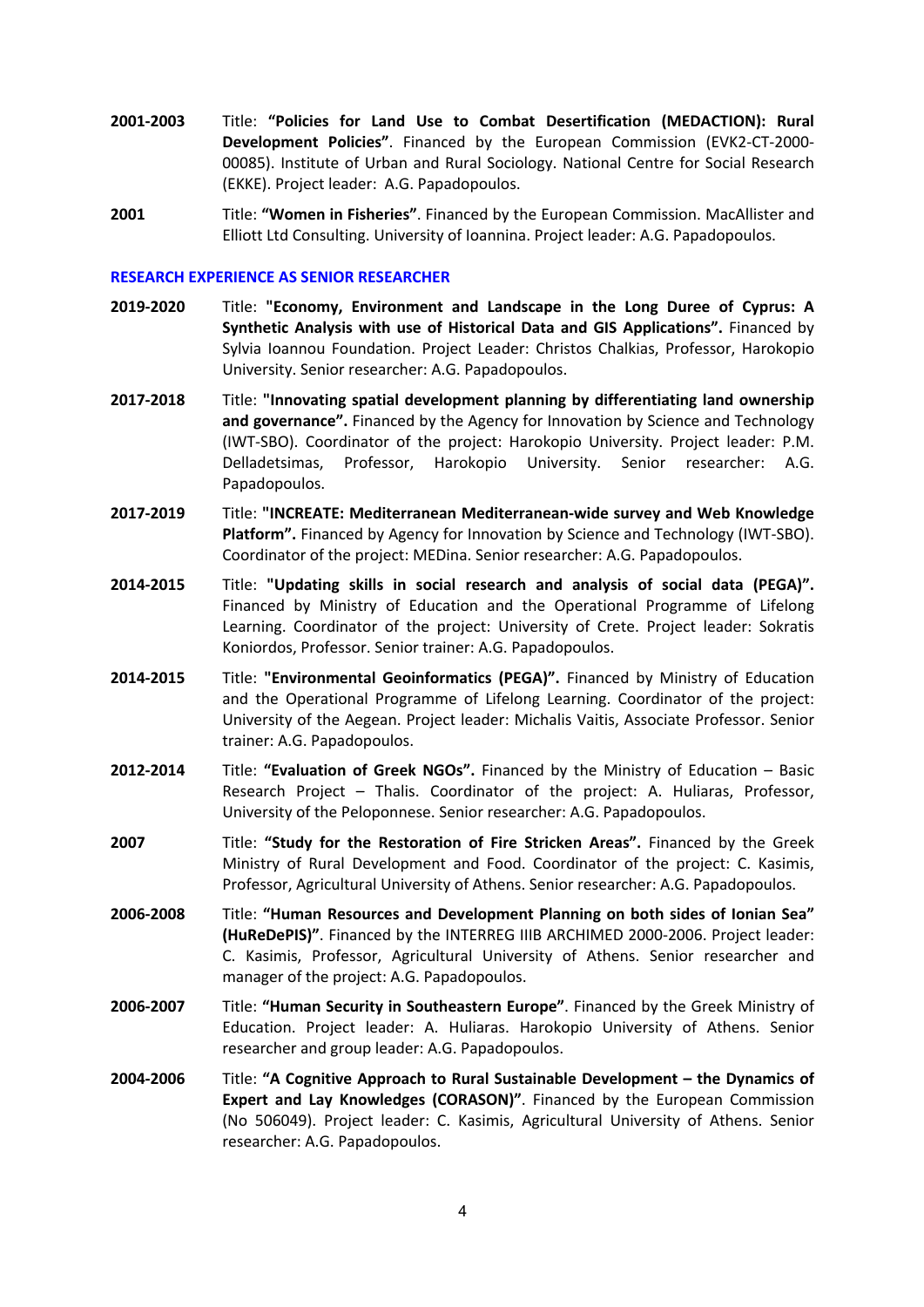- **2003-2006** Title: **"Study of the Integration of Economic Migrants in Rural Space"**. Financed by the Greek Ministry of Education (Archimedes). Project leader: A. Hyz, Higher Technological Institution of Epirus. Consultant: A.G. Papadopoulos.
- **2000-2002** Title: **"The Implications of the Settlement and Employment of Migrant Labour in Rural Greece"**. Financed by the Greek Ministry of Agriculture. Project leader: C. Kasimis, University of Patras. Senior researcher: A.G. Papadopoulos.
- **2000-2001** Title: **"Dynamics of Rural Areas (DORA)"**. Financed by the European Union (FAIR6- CT98-4162). Project leader: S. Efstratoglou, Agricultural University of Athens. Senior researcher: A.G. Papadopoulos.
- **2000** Title: **"Study of Equality of Opportunities between Men and Women and Rural Development"**. Financed by the Greek Ministry of Agriculture. Project leader: C. Kasimis. Institute of Urban and Rural Sociology. National Centre for Social Research. Senior researcher: A.G. Papadopoulos.
- **1999-2000** Title: **"Process of integration of young into the labour market: The case of social science graduates"**. Financed by the Greek Ministry of Education. Project leader: C. Kasimis, Institute of Urban and Rural Sociology, National Centre for Social Research (EKKE). Senior researcher: A.G. Papadopoulos.
- **1997-2000** Title: **"Causes and Mechanisms of Social Exclusion of Women Smallholders"**. Financed by the European Commission (SOE2-CT97-3044). Project leader: C. Safilios-Rothchild, Institute of Urban and Rural Sociology, National Centre for Social Research (EKKE). Senior researcher: A.G. Papadopoulos.
- **1997-1998** Title: **"Structural Policy Effects in Remote Rural Areas Lagging behind in Development"**. Financed by the European Commission (FAIR 3CT96-1554). Project leader: M. Demoussis, University of Patras. Senior researcher: A.G. Papadopoulos.
- **1997-1998** Title: **"Development Plan for the Prefecture of Corinthia (Peloponnese)"**. Financed by the Prefecture of Corinth. Project leader: C. Kasimis, Institute of Urban and Rural Sociology, National Centre for Social Research (EKKE). Senior researcher: A.G. Papadopoulos.
- **1997** Title: **"Investigation of the Possibilities for the Reinforcement of Labour Mobility between the Cross-border Areas of Greece and Italy (Kerkyra, Patras, Puglia)"**. Financed by EURES. Project leader: A.P. Bellas, University of Patras. Senior researcher: A.G. Papadopoulos.
- **1994** Title: **"Regional labour markets: The labour market of the Region of Attica"**. Financed by the Region of Attica. Project leader: D. Seremetis, University of the Aegean. Senior researcher: A.G. Papadopoulos.

## **PUBLISHED WORK**

#### **1. Edited Books, Monographs and Special Issues of Journals**

Papadopoulos, A.G. (Guest editor) (2022), *Special Issue: Migratory processes, Transnationalism and Migration Policies in the years of Crisis, Greek Sociological Review*, No 8, (IN GREEK).

Papadopoulos, A.G. Zografakis, S. and Fratsea, L.-M. (Guest editors) (2021), *Sustainability in Rural Transformation and Development through the Lens of Human (Im)mobilities*, Section: Sustainable Urban and Rural Development, *Sustainability*.

Papadopoulos, A.G. (Guest Editor) (2019), *Special Issue "Spatial Justice in Europe: Territoriality, Mobilities and Peripherality"*, *Europa XXI*, No 37.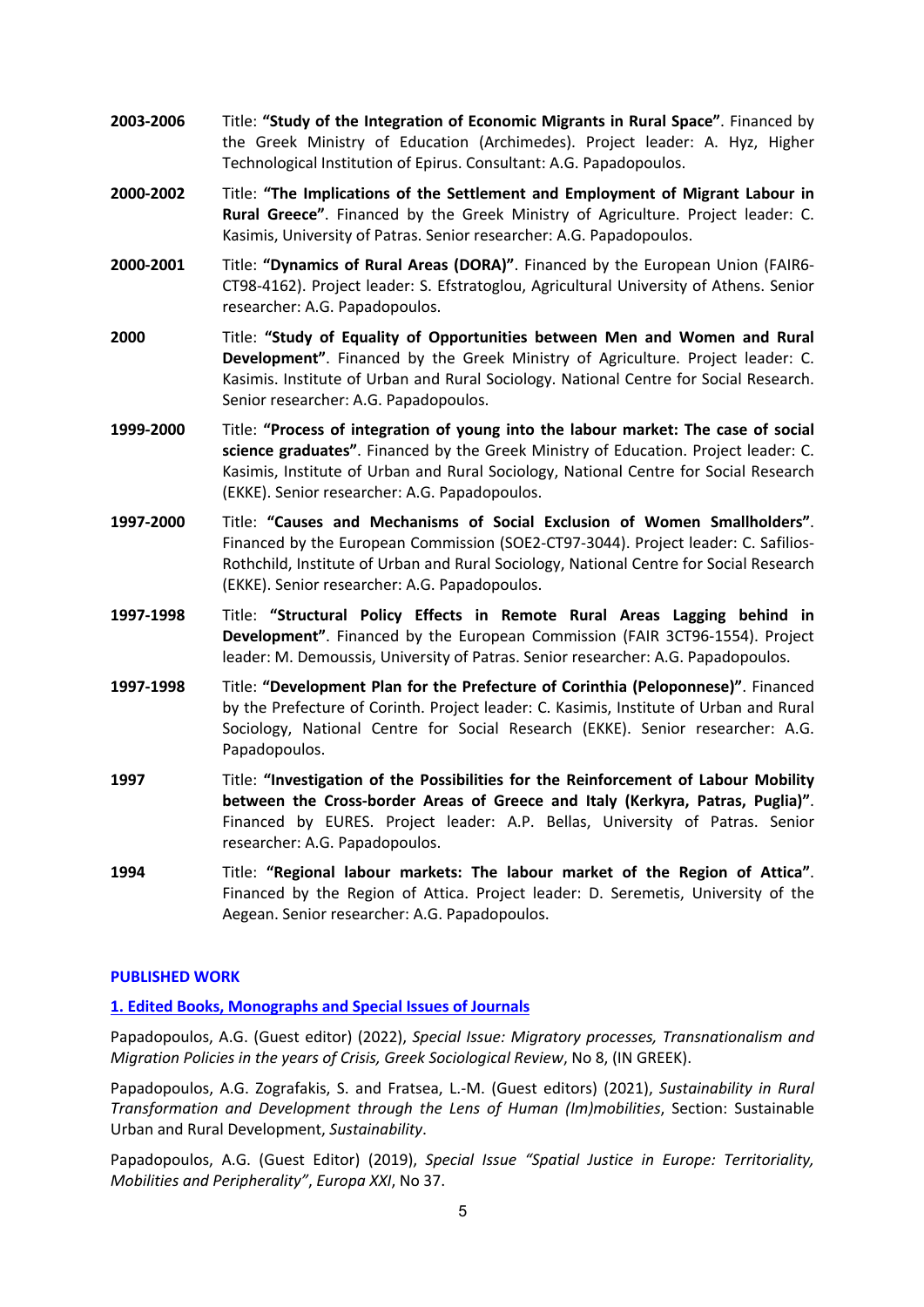Consoli, T. and Papadopoulos, A.G. (Guest Editors) (2019), *Politiche Sociali e sistemi di welfare nell'Europa del Sud/ Social policies and welfare systems in Southern Europe*, *Autonomie Locali e Servizi Sociali*, 3/2019.

Papadopoulos, A.G. (ed) (2018), *Proceedings of the 6th Conference of the Hellenic Sociological Society – Proceedings of the 6th Conference of the Hellenic Sociological Society (HSS) - The Sociology and its Public Role in the Era of the Metamorphosis of the World*, Athens, Hellenic Sociological Society (HSS). (IN GREEK)

Karymbalis, T., Papadopoulos, A.G. and Chalkias, C. (eds) (2014), *The Geography of Coastal and Island Areas*, Athens, Stamoulis. (IN GREEK)

Kasimis, C. and Papadopoulos, A.G. (eds) (2012), *Migrants in Greece: Employment and integration in local societies*, Athens, Alexandreia. (IN GREEK)

Fonte, M. and Papadopoulos, A.G. (eds) (2010), *Naming Food after Places: Patterns of Food Relocalization and Knowledge Dynamics in Rural Development*, Aldershot, Ashgate Publishing Company.

Papadopoulos, A.G. (ed) (2009), *Guide for NGOs and Migrant Associations in Greece*, Athens, Harokopio University of Athens. (IN GREEK)

Papadopoulos, A.G. and Hadjimichalis, C. (Guest Editors) (2008), *Special Issue: The New Rural Geography of Greece*, *Greek Review of Social Research*, No 125 (A'/2008). (IN GREEK)

Beopoulos, N. and Papadopoulos, A.G., (eds) (2008), *Desertification: Human Absence and Sterility of Landscapes*, Athens, Gutenberg. (IN GREEK)

Vaiou, D. and Papadopoulos, A.G. (Guest Editors) (2007), *Immigration and Urban Space: Levels and Practices of Integration*, *Geographies*, No 13. (IN GREEK)

Papadopoulos, A.G. (Guest Editor) (2007), *Migration and Human Security in the Balkans*, *Migration Letters*, Vol. 4, No 2.

Safilios-Rothchild, C. and Papadopoulos, A.G. (2004), *Small Farmers in Greece: Who are they and how they will survive*, Athens, Gutenberg. (IN GREEK)

Papadopoulos, A.G. (ed) (2004), *The Development in a Multifunctional Countryside*, Athens, Gutenberg. (IN GREEK)

Kasimis, C. and Papadopoulos, A.G. (eds) (1999), *Local Responses to Global Integration*, Ashgate, Aldershot.

#### **2. Papers in Refereed Scientific Journals**

Papadopoulos, A.G. and Fratsea, L.M. (2022), Aspirations, agency and wellbeing of Romanian migrants in Greece, *Population Space and Place*, forthcoming.

Papadopoulos, A.G. (2022), Migratory processes, Transnationalism and Migration Policies in the years of Crisis and after the crisis, *Greek Sociological Review*, No 8, pp. 9-25 (IN GREEK).

Papadopoulos, A.G. and Fratsea, L.M. (2022), Deciphering African Migration in Greece during the Crisis: Between and betwixt Mobility, Agency and Integration, *Greek Sociological Review*, No 8, pp. 77-106 (IN GREEK).

Papadopoulos, A.G., Fratsea, L.M., Spyrellis, S.N., Baltas, P. (2021), Exploring the contribution of migrant labour in Greek agriculture, *Italian Review of Agricultural Economics*, Vol. 76, No 1, pp. 33-48 https://doi.org/10.36253/rea-12574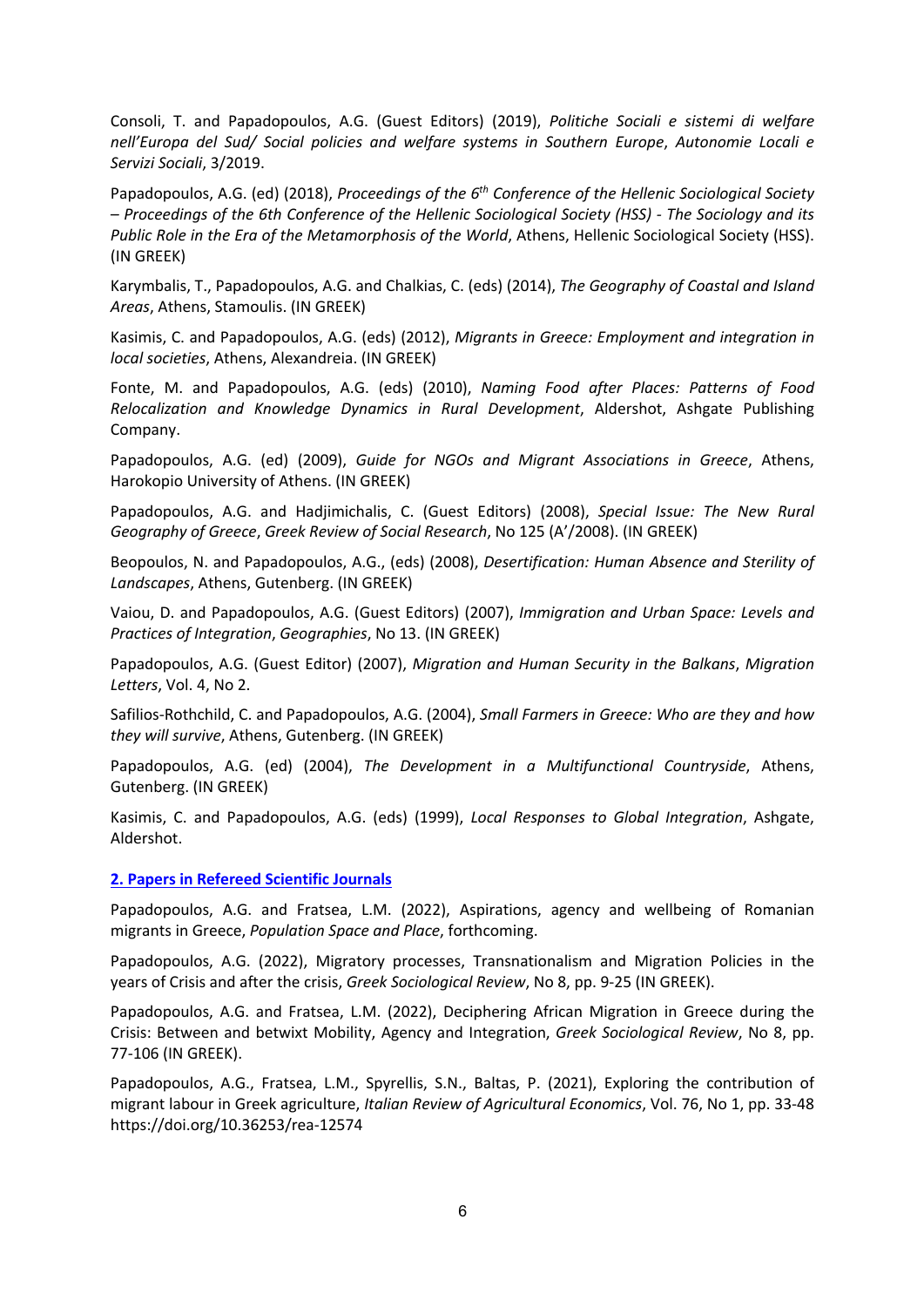Papadopoulos, A.G. and Fratsea, L.M. (2021), Migrant and Refugee Impact on Wellbeing in Rural Areas: Reframing Rural Development Challenges in Greece, *Frontiers in Sociology*, 6:592750. https://doi.org/10.3389/fsoc.2021.592750

Fratsea, L.M. and Papadopoulos, A.G. (2021), Making sense of the constellations of (im)mobility of Bangladeshi migrants in Greece, *Migration Letters*, Vol. 18, No 1, pp. 49-60. https://doi.org/10.33182/ml.v18i1.1092

Papadopoulos, A.G. (2019), Editorial: Spatial Justice in Europe. Territoriality, Mobility and Peripherality, *Europa XXI*, 37, pp. 5-21. https://doi.org/10.7163/Eu21.2019.37.1

Papadopoulos, A.G. and Fratsea, L.M. (2019), Migration and Refugee Flows in Greece in the (Post-) Crisis Period: Policies and Issues of Socio-Spatial Justice, *Autonomie Locali e Servizi Sociali*, 2019(3), pp. 401-423. http://doi.org/10.1447/96701

Papadopoulos, A.G. (2019), Professionalization, precarity and the Greek labour market: Revisiting professional sociology in the period following the financial crisis, *International Review of Sociology*, Vol. 29, No 3, pp. 354-377.

Papadopoulos, A.G., Fratsea, L.M., Karanikolas P. and Zografakis S. (2019), Reassembling the rural: Socio-economic dynamics, inequalities and resilience in crisis-stricken rural Greece, *Sociologia Ruralis,* Vol. 59, No 3, pp. 474-493.

Papadopoulos, A.G., Fratsea, L.M., Mavrommatis, G. (2018), Governing migrant labour in an intensive agricultural area in Greece: Focusing on precarity, political mobilization and migrant agency at Manolada's fields, *Journal of Rural Studies,* Vol. 64, pp. 200-209.

Papadopoulos, A.G. (2015) In what way is Greek family farming defying the economic crisis? *Agriregionieuropa*, anno 11, No 43 [http://agriregionieuropa.univpm.it/content/article/31 /43/whatway-greek-family-farming-defying-economic-crisis].

Papadopoulos, A.G. (2015), The impact of the CAP on agriculture and rural areas of the EU member states, *Agrarian South: Journal of Political Economy*, Vol. 4, No 1, pp. 22-53. https://doi.org/10.1177/2277976015574054

Papadopoulos, A.G. and Fratsea, L.M. (2014), The 'unknown' organizations of civil society: Communities and organizations of immigrants in Greece, *Greek Review of Political Science*, No 42, pp. 62-90 (IN GREEK).

Papadopoulos, A.G. and Fratsea, L.M. (2013), The Social and Occupational Mobility of Migrants as a form of labour market integration, *Geographies*, No 22, pp. 73-90 (IN GREEK).

Papadopoulos, A.G., Fratsea, L.M. and Chalkias, C. (2013), Challenges of Immigrant Associations and NGOs in contemporary Greece, *Migration Letters*, Vol. 10, No 3, pp. 271-287.

Chalkias, C., Papadopoulos, A.G., Kalogeropoulos, K., Tambalis, K., Psarra, G., Sidossis, L. (2013), Geographical Heterogeneity of the Relationship between Childhood Obesity and Socio-Environmental Status: Empirical Evidence from Athens, *Applied Geography*, Vol. 37, pp. 34-43.

Papadopoulos, A.G. (2011), Migration and Security Threats in Southeastern Europe, *Journal of Southeast European and Black Sea Studies* Vol. 11, No 4, pp. 451-469.

Kasimis, C., Papadopoulos, A.G., Pappas, C. (2010), Gaining from rural migrants: migrant employment strategies and socio-economic implications for rural labour markets, *Sociologia Ruralis*, Vol. 50, No 3, pp. 258-276.

Papadopoulos, A.G. and Hadjimichalis, C. (2008), The Phantasies/Representations of European Countryside: A critical introductory discussion, *Greek Review of Social Research*, No 125, pp. 3-19. (IN GREEK)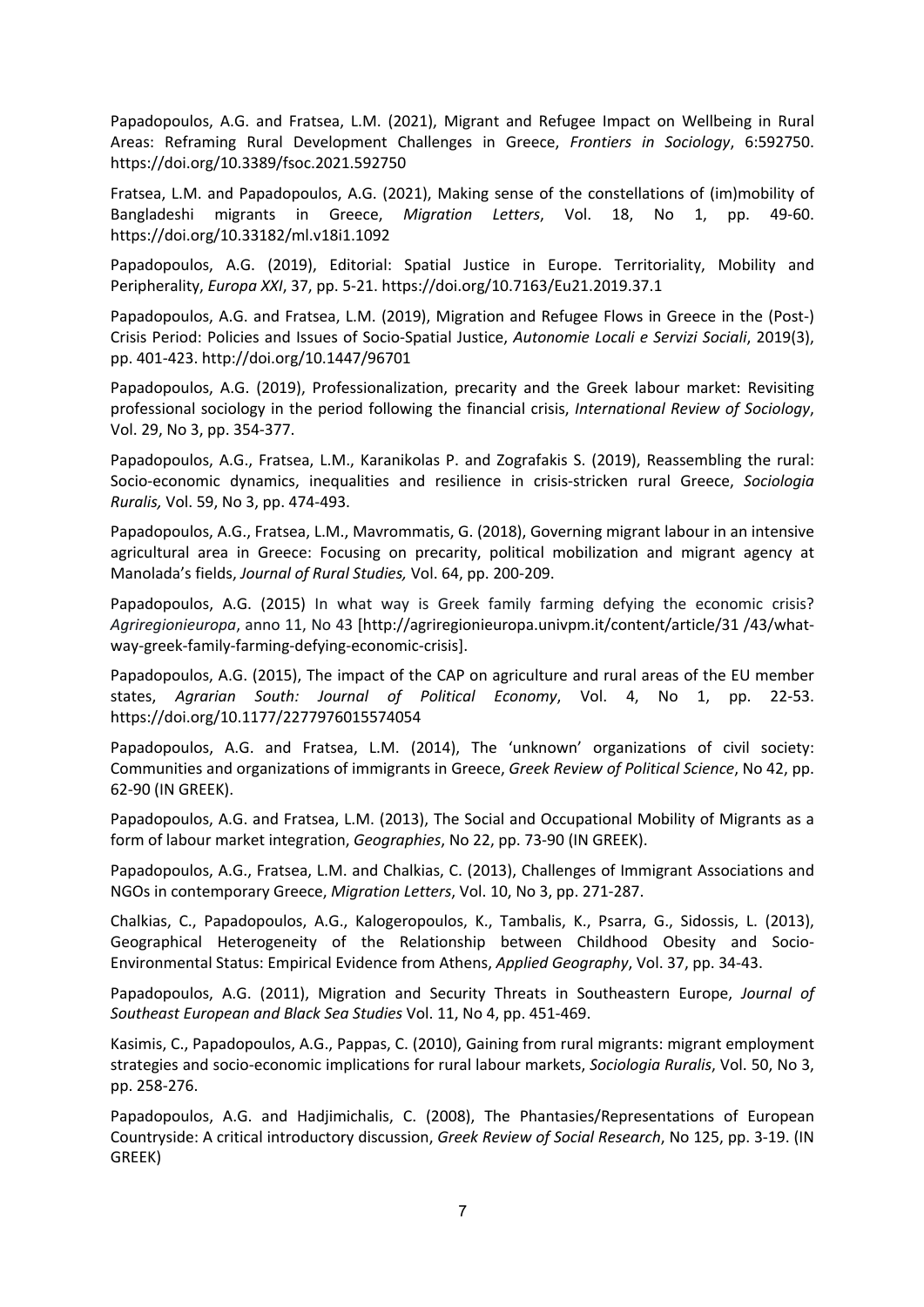Papadopoulos, A.G., Chalkias, C. and Faka, A. (2008), Revisiting Rural Greece through a Dynamic Methodological Approach and the Application of Geographical Information Systems, *Greek Review of Social Research*, No 125, pp. 99-130. (IN GREEK)

Papadopoulos, A.G. (2009), "Begin from the bottom to move on": Social Mobility of Immigrant Labour in Rural Greece, *Méditerranée, revue géographique des pays méditerranéens*, n°113 (3/4), pp. 25-39.

Papadopoulos, A.G. (2007), Migration and Human Security in the Balkans, *Migration Letters*, Vol. 4, No 2, pp. 95-102.

Papadopoulos, A.G. and Liarikos, C. (2007), Dissecting Changing Rural Development Policy Networks: The Case of Greece, *Environment and Planning C: Government and Policy*, Vol. 25, No 2, pp. 291-313.

Vaiou, D. and Papadopoulos, A.G. (2007), Migration and Urban Space: Levels and Practices of Integration, *Geographies*, No 13, pp. 11-19. (IN GREEK)

Papadopoulos, A.G. (2006), Women's Employment and Economic Immigrants in rural Greece, *Geographies*, No 11, pp. 51-77. (IN GREEK)

Kasimis, C. and Papadopoulos, A.G. (2005), The Multifunctional Role of Migrants in Greek Countryside: Implications for Rural Economy and Society, *Journal of Ethnic and Migration Studies*, Vol. 31, Number 1, pp. 99-127.

Kasimis, C., Papadopoulos, A.G. and Zacopoulou, E. (2003), Migrants in Rural Greece, *Sociologia Ruralis*, Vol. 43, Number 2, pp. 167-184.

Kasimis, C., Zakopoulou, and Papadopoulos, A.G. (2003), The Contribution of Immigrants in the Modern Family Farming: The Study of three paradigmatic Areas, *Greek Review of Social Research*, No 111/112, pp, 9-38. (IN GREEK)

Papadopoulos, A.G. and Seremetis, D. (1998), Changes in the Occupational Structure of Employment: Region of Attica 1988-1995, *Greek Review of Social Research,* No 96/97, pp. 83-109. (IN GREEK)

Papadopoulos, A.G. (1998), Rural Restructuring and Agriculture: Towards a Political Economy of Rural Space, *Greek Review of Social Research,* No 95, pp. 125-157. (IN GREEK)

Kasimis, C. and Papadopoulos, A.G. (1997), Family Farm and Capitalist Development in Greek Agriculture: A Critical Review of the Literature, *Sociologia Ruralis*, Vol. 37, No 2, pp. 209-227.

Papadopoulos, A.G. and Patronis, V. (1997), The Crisis of the Greek Cooperative Organizations in the Context of the Globalization Process, *Journal of Rural Cooperation*, Vol. 25, No 2, pp. 113-125.

Kasimis, C. and Papadopoulos, A.G. (1996), The Development of the Agrofood Complex and the Political Economy of Rural Transformation, *Greek Review of Social Research,* No 89/90, pp. 19-52. (IN GREEK)

Kasimis, C. and Papadopoulos, A.G. (1994), The Heterogeneity of Greek Family Farming: Emerging Policy Principles, *Sociologia Ruralis*, Vol. 34, No 2/3, 1994, pp. 206-228.

## **3. Chapters in Collected Volumes**

Fratsea, L.M. and Papadopoulos, A.G. (2022), Fisheries co-management in the 'age of the commons': Social capital, power asymmetries and antagonisms in the Aegean Sea, in J.A. Kolodziej-Durnas, F. Sowa, M.C. Grasmeier (eds), Maritime Spaces and Society: Selected Studies in Maritime Sociology, Brill, (Forthcoming).

Fratsea, L.M. and Papadopoulos, A.G. (2020), The social and spatial mobility strategies of migrants: Romanian migrants in rural Greece, in J.F. Rye and O'Reilly (eds), *International Labour Migration to Europe's Rural Regions*, Routledge, pp. 37-51.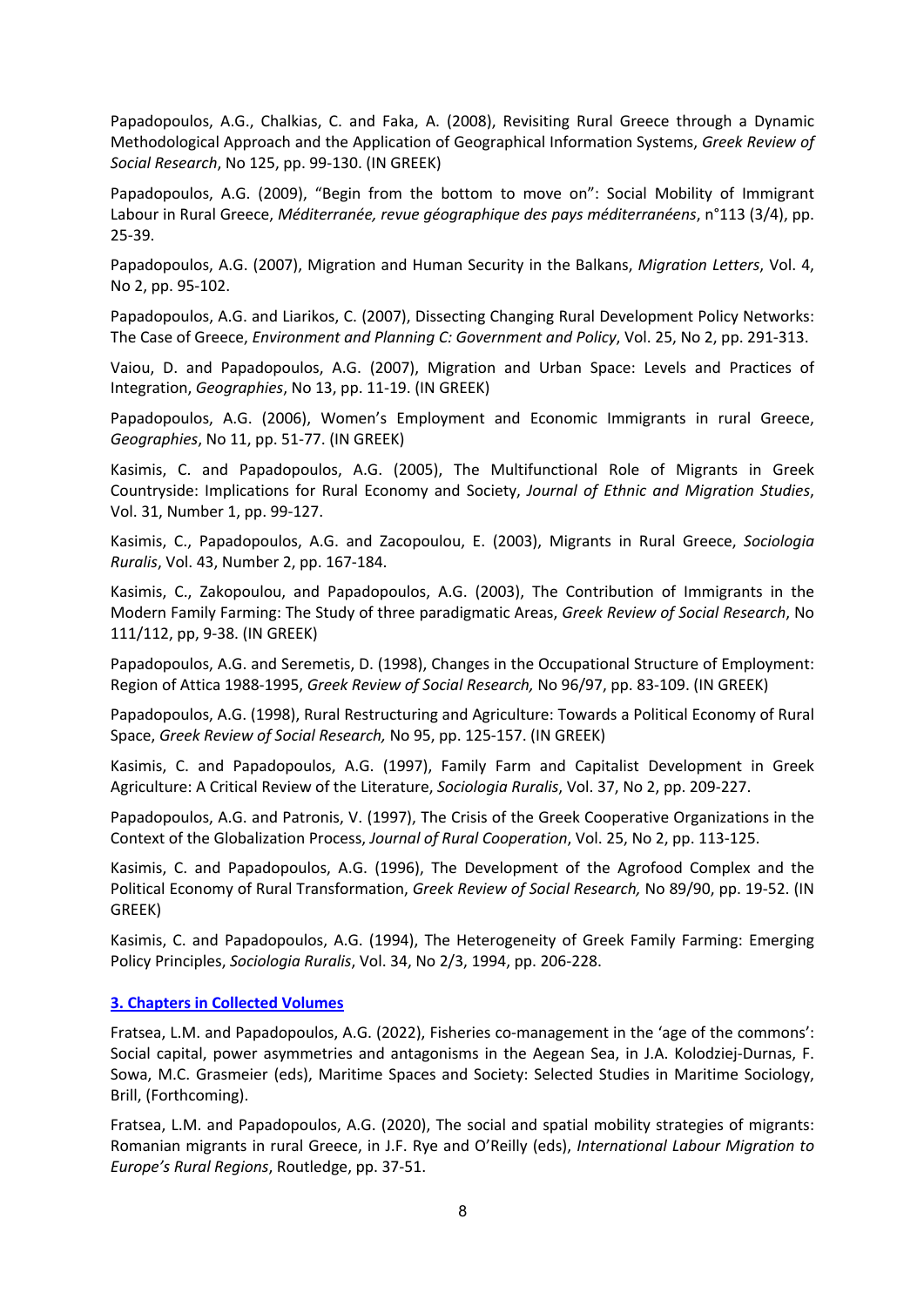Papadopoulos, A.G. and Fratsea, L.M. (2020), Transformative Mobilities and Resilience Dynamics in Rural Coastal Greece in times of Recession, in F.N. Doner, E. Figueiredo and M.J. Rivera (eds), *Crisis, Post-Crisis and Rural Territories: Social change, challenges and opportunities in Southern and Mediterranean Europe,* Springer, pp. 141-162.

Papadopoulos, A.G. (2019), Rural Planning and the Financial Crisis, in M. Scott, N. Gallent and M. Gkartzios (eds), *Routledge Companion to Rural Planning,* Routledge, pp. 183-191.

Papadopoulos, A.G. (2018), Migration policy and migrant integration in Greece during the period of economic downturn, in G. Kouzis and C. Dimoulas (eds), *Social Policy, Crisis, Social Impasses and Solutions,* Athens, Topos, pp. 273-295. (IN GREEK)

Papadopoulos, A.G. (2017), Reconsidering the 'Migration Crisis' in Greece during the crisis: Seeking for a new interpretive context for approaching the phenomenon, in N. Demertzis, E. Kikilias, D. Balourdos, N. Spyropoulou and M. Chryssakis (eds), *Social Portrait of Greece 2016-2017*, Athens, EKKE/ION, pp. 33-58. (IN GREEK)

Papadopoulos, A.G. and Fratsea, L.M. (2017), Migrant Labour and Intensive Agricultural Production in Greece: The Case of Manolada Strawberry Industry, in A. Corrado, D. Perotta and C. de Castro (eds), *Migration and Agriculture: Mobility and Change in the Mediterranean Area,* Routledge, pp. 128-144.

Papadopoulos, A.G. and Fratsea, L.M. (2016), La partecipazione nelle organizzazioni di volontariato e l'integrazione civica dei migranti nella Grecia colpita dalla crisi, in F. D'Agostino, A. Corrado, F. Caruso (eds), *Migrazioni e confini Politiche, diritti e nuove forme di partecipazione*, Rubettino, Soveria Mannelli, pp. 85-103.

Kasimis, C., Papadopoulos, A.G. and Zografakis, S. (2015), The precarious status of migrant labour in Greece: Evidence from rural areas, in D. Della Porta, S. Hänninen, M. Siisiäinen and T. Silvasti (eds), *The New Social Division: The Making and Unmaking of Precariousness,* Palgrave Macmillan, pp. 101- 119.

Karymbalis, E., Papadopoulos, A.G. and Chalkias, C. (2014), A synthetic approach of Coastal and Island space, in T. Karymbalis, A.G. Papadopoulos and C. Chalkias (eds) (2014), *The Geography of Coastal and Island Areas*, Athens, Stamoulis, pp. 15-38. (IN GREEK)

Papadopoulos, A.G. and Ouils, A. (2014), Return to the countryside and permanent rural residents: Study of the perceptions of the rural in a coastal region of Corinthia, in T. Karymbalis, A.G. Papadopoulos and C. Chalkias (eds) (2014), *The Geography of Coastal and Island Areas*, Athens, Stamoulis, pp. 107-146. (IN GREEK)

Papadopoulos, A.G. (2013), Investigating the attitudes of African migrants in relation to the economic crisis in Greece, in S. Zambarloukou and M. Koussis (eds), *Social Facets of Crisis in Greece*, Athens, Pedio, pp. 445-475. (IN GREEK)

Kasimis, C. and Papadopoulos, A.G. (2013), Rural Transformations and Family Farming in Contemporary Greece, in A. Moragues Faus, D. Ortiz-Miranda and E. Arnalte Alegre (eds), *Agriculture in Mediterranean Europe: Between Old and New Paradigms*, Emerald Publications, pp. 263-293.

Papadopoulos, A.G. (2013), What is the rural proletariat? Betwixt the theoretical approaches and the empirical reality, in A. Moissidis, D. Papadopoulou, and G. Petraki (eds), *Sociology and social transformation in contemporary Greece: Volume dedicated to D.G. Tsaoussis*, Athens, Gutenberg, pp. 391-422. (IN GREEK)

Kasimis, C. and Papadopoulos, A.G. (2012), Introduction, in C. Kasimis and A.G. Papadopoulos (eds), *Migrants in Greece: Employment and Integration in Local Societies*, Athens, Alexandreia, pp. 9-65. (IN GREEK)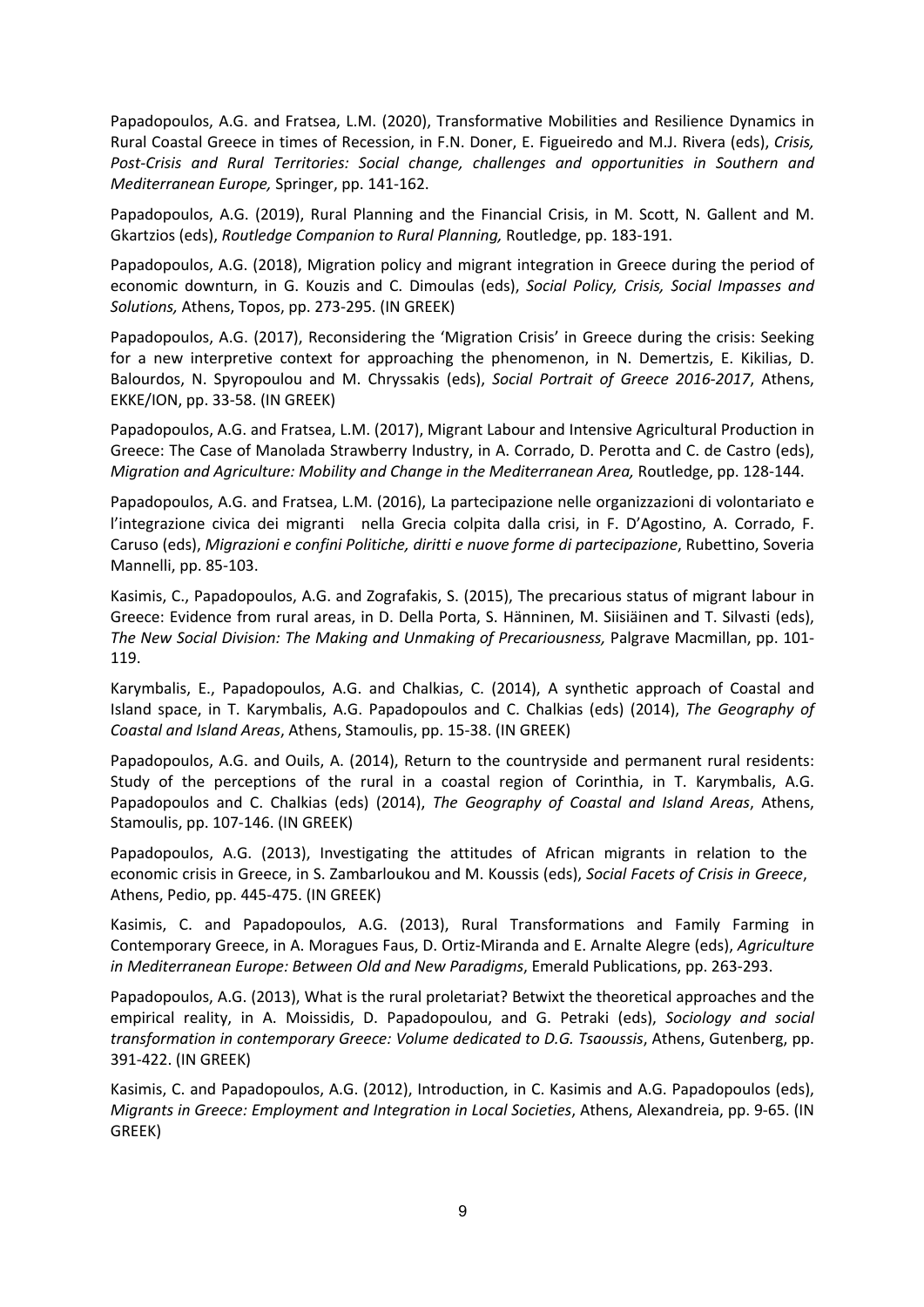Kasimis, C. and Papadopoulos, A.G. (2012), Employment and occupational mobility of migrants in two local labour markets, in C. Kasimis and A.G. Papadopoulos (eds), *Migrants in Greece: Employment and Integration in Local Societies*, Athens, Alexandreia, pp. 289-326. (IN GREEK)

Papadopoulos A.G. (2011), Transnational Immigration in rural Greece: Analysing the Different Mobilities of Albanian Immigrants, in C. Hedberg and R.M. do Carmo (eds), *Translocal Ruralism: Mobility and Connectivity in European Rural Spaces*, Dordrecht, Springer, pp. 163-183.

Papadopoulos A.G. (2010), Reclaiming local food production and the local-expert knowledge nexus in two wine-producing areas in Greece, in M. Fonte and A.G. Papadopoulos (eds), *Naming Food after Places: Food Relocalization and Knowledge Dynamics in Rural Development*, Aldershot, Ashgate, pp. 237-264.

Kasimis, C. and Papadopoulos A.G. (2010), Fluxos migratorios e mercados de trabalho locais em espacos insurares: O Case de Zakynthos, nas Iljas Jonicas (Grecia), in M.L. Fonseca (eds), *Approximando Mundos: Emigracao, Imigracao, e Desenvolvimento em Espacos Insulares*, Lisboa, Fundacao Luso-Americana, pp. 247-277.

Papadopoulos, A.G. (2010), The management of migratory flows towards Europe against the employment and integration of immigrants in the local labour markets, in A. Takis (ed.), *Immigration, Otherness and Receiving Institutions in Greece: The of Social Integration,* Athens, Sakkoulas, pp. 81- 107. (IN GREEK)

Kasimis, C., Koutsouris, A., Liarikos, C. and Papadopoulos, A.G. (2009), Knowledge forms and sustainable management of natural resources in Lake Plastiras (Greece), in K. Bruckmeier and H. Tovey (eds), *Rural Sustainable Development in the Knowledge Society*, Aldershot, Ashgate, pp. 223- 241.

Papadopoulos, A.G. (2008), Facets of Social Differentiation in Greek Countryside: Family Farming, Strategies, Migrants and Flexibility, in E. Zakopoulou, C. Kasimis and L. Louloudis (eds), *Rurality, Society and Space*, Athens, Plethron, pp. 217-235. (IN GREEK)

Papadopoulos, A.G. (2008), Education and Employment of Social Science Graduates: Divergent trajectories and Incongruent Relations, in V. Svolopoulos (eds), *Connecting Educational Research and Practice: The Academic Facet*, Athens, Atrapos, pp. 157-172. (IN GREEK)

Beopoulos, N. and Papadopoulos, A.G., (2008), Desertification: Human Absence and Sterility of Landscapes: An Introduction to an Ambivalent Phenomenon, in N. Beopoulos. and A.G. Papadopoulos (eds), *Desertification: Human Absence and Sterility of Landscapes*, Athens, Gutenberg, pp. 15-45. (IN GREEK)

Liarikos, C. and Papadopoulos, A.G. (2008), Rural Development and the Integration of Environmental Dimension, in N. Beopoulos and A.G. Papadopoulos (eds), *Desertification: Human Absence and Sterility of Landscapes*, Athens, Gutenberg, pp. 237-261. (IN GREEK)

Papadopoulos, A.G. (2008), The discussion on the relationship between social class and gender, in S.M. Koniordos (ed.), *Theoretical dilemmas and social reality*, Athens, Hellenic Open University, pp. 163-200. (IN GREEK)

Papadopoulos, A.G. (2008), Social conflicts in Rural Greece, in S.M. Koniordos (ed.), *Facets of Contemporary Greek and European Society*, Athens, Hellenic Open University, pp. 153-181. (IN GREEK)

Papadopoulos, A.G., Kyriazi-Allison, E. and Liarikos, C. (2007), Rural Development Policy and the Significance of the Combating of Desertification: Seeking the new Rural Governance, in T. Kizos, A. Koutsouris, T. Iosifides, and I Spilanis (eds), *Practical Dimensions of Development in Less Favoured Areas*, Athens, Gutenberg, pp. 95-122. (IN GREEK)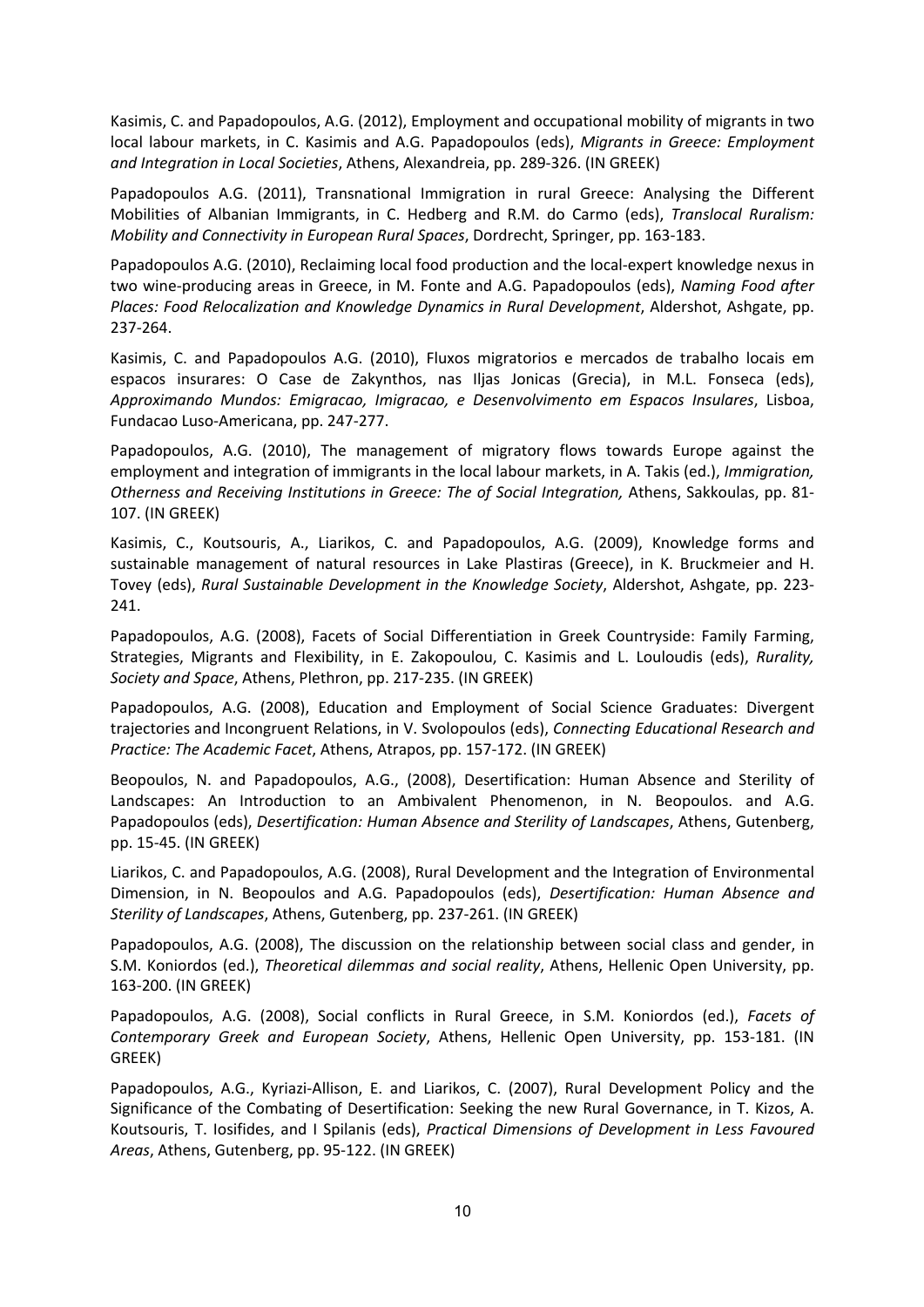Papadopoulos, A.G. (2006), Rural Immigrations and Female Employment, in B.B. Bock and S. Shortall (eds), *Rural Gender Relations: Issues and Case Studies*, London, CABI Publishing, pp. 196-213.

Papadopoulos, A.G. (2006), Case Study Method: A Research Strategy for Combining Quantitative and Qualitative Methods, in T. Iosifides and M. Spyridakis (eds), *Qualitative Social Research: Methodological Approaches and Data Analysis,* Athens, Kritiki, pp. 231-257. (IN GREEK)

Papadopoulos, A.G. (2005), The Future of Agriculture in the European Union, in A.L. Matalas and A. Huliaras (eds), *Food in the 21st Century: Geographies of Affluence and Deprivation*, Athens, Papazisis, pp. 231-274. (IN GREEK)

Papadopoulos, A.G. (2005), EU Rural Development Policy: The Drive for Policy Integration within the Second Pillar of CAP, in H. Briassoulis (ed), *Complex Policy Problems and the Quest for Policy Integration in the European Union*, Aldershot, Ashgate, pp. 117-155.

Efstratoglou, S., Papadopoulos, A.G., Efstratoglou, A. and Kouroussi, E. (2004), Greece, in J. Bryden, K. Hart (ed), *A New Approach to Rural Development in Europe: Germany, Greece, Scotland and Sweden*, Mellen Studies in Geography Volume 9, Lewiston, Edwin Mellen Press, pp. 151-222.

Papadopoulos, A.G. and Liarikos, C. (2004), Towards what kind of rural development of less favoured areas in Greece? in I. Spilanis, T. Iosifidis, T. Kizos (ed.) *Development Strategies in Less Favoured Areas*, Athens, Gutenberg, pp. 69-106. (IN GREEK)

Papadopoulos, A.G. (2004), The Challenge of Rural Development in a Multifunctional Countryside, in A.G. Papadopoulos (ed.), *The Development in a Multifunctional Countryside*, Athens, Gutenberg, pp. 13-49. (IN GREEK)

Iosifidis, T. and Papadopoulos, A.G. (2004), Poverty and Social Exclusion in Rural Space, in A.G. Papadopoulos (ed.), *The Development in a Multifunctional Countryside*, Athens, Gutenberg, pp. 113- 149. (IN GREEK)

Papadopoulos, A.G. (2004), Household Production, in D. Charalambis, L. Maratou-Alipranti and A. Hadjiyanni (eds), *Recent Social Trends in Greece 1960-2000*, Montreal, McGill-Queens's University Press, pp. 525-531.

Papadopoulos, A.G. (2004), Dispute Settlement, in D. Charalambis, L. Maratou-Alipranti and A. Hadjiyanni (eds), *Recent Social Trends in Greece 1960-2000*, Montreal, McGill-Queens's University Press, pp. 391-397.

Papadopoulos, A.G. (2004), Institutionalisation of Labour Unions, in D. Charalambis, L. Maratou-Alipranti and A. Hadjiyanni (eds), *Recent Social Trends in Greece 1960-2000*, Montreal, McGill-Queens's University Press, pp. 398-407.

Papadopoulos, A.G. and Patronis, V. (2003), Sustainable rural development: Agricultural Multifunctionality and Social Economy, in I. Beriatos, D. Psaltopoulos (eds), *Environment and Rural Development*, Athens, Themelio, pp. 181-202. (IN GREEK)

Papadopoulos, A.G. (2002), Rural Development and Family Farming in Greece: Survival Strategies, Flexibility and Rurality, in I. Lambiri-Dimaki (ed.), *The Sociology of Greece Today. The Completion of the trilogy, 1959-2000*, Athens, Papazisis, pp. 349-360. (IN GREEK)

Kasimis, C. and Papadopoulos, A.G. (2001), The De-Agriculturalisation of the Greek Countryside: The Changing Characteristics of an Ongoing Socio-economic Transformation, in L. Granberg, I. Kovacs and H. Tovey (eds), *Europe's Green Ring*, Aldershot, Ashgate, pp. 197-218.

Papadopoulos, A.G. (2001), From Local to Global: Globalisation and Local Development, in T. Anthopoulou and A. Moissidis (eds), *From Rural Space to the Countryside: Transformations and Contemporary Data of Rural World in Greece*, Athens, Gutenberg, pp. 217-247. (IN GREEK)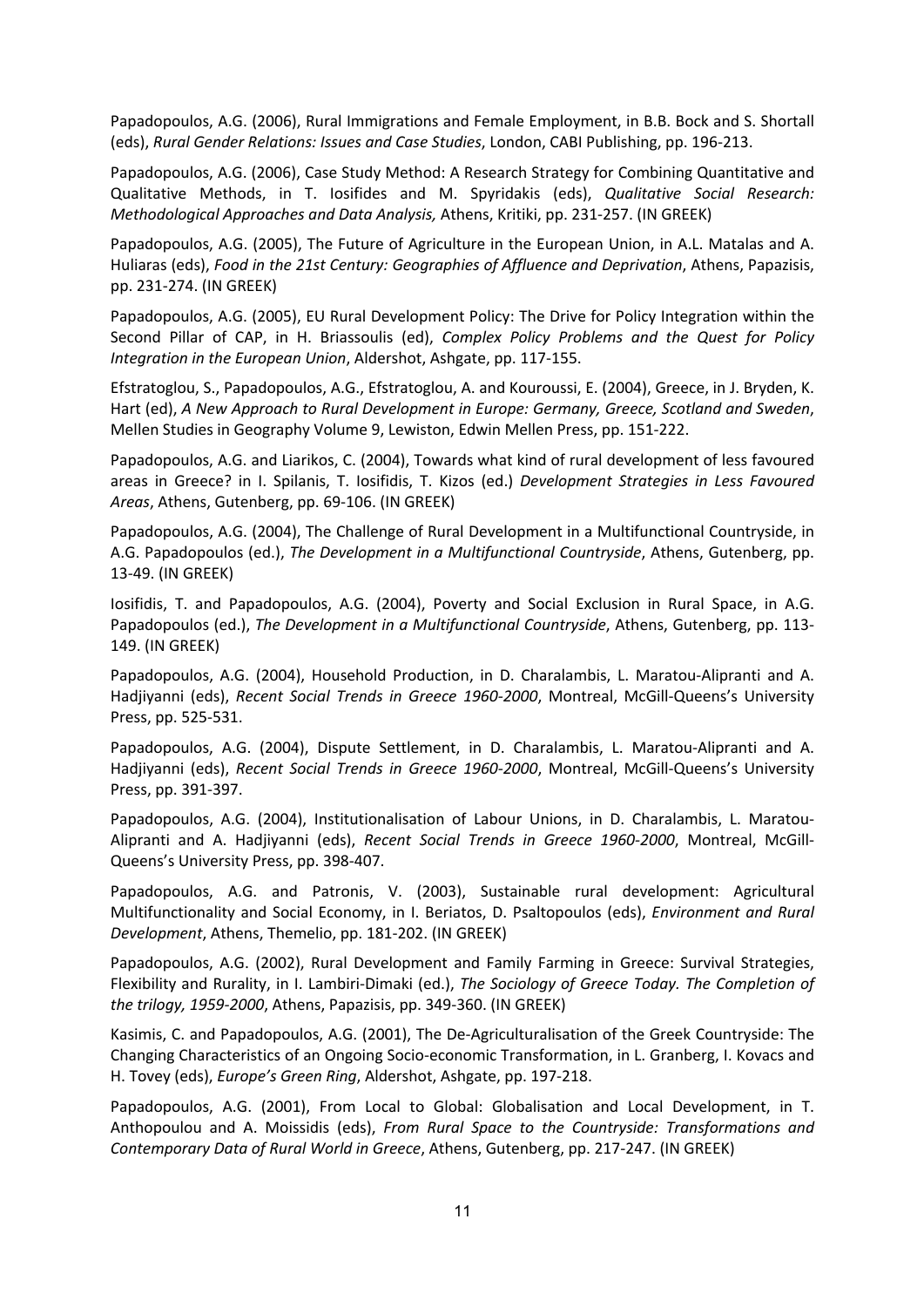Kasimis C. and Papadopoulos A.G. (1999), Introduction: Local Boundaries or Embeddedness in the Global? in C. Kasimis and A.G. Papadopoulos (eds), *Local Responses to Global Integration*, Aldershot, Ashgate, pp. 1-17.

Papadopoulos A.G. (1999), Revisiting the Rural: A Southern Response to European Integration and Globalization, in C. Kasimis and A.G. Papadopoulos (eds), *Local Responses to Global Integration*, Aldershot, Ashgate, pp. 245-271.

Kasimis C. and Papadopoulos A.G. (1999), The persistence of Family Farming and the Capitalist Development of Agriculture in Greece, in C. Kasimis and L. Louloudis (eds), *Rural Greece: Greek Rural Society at the end of the 20th Century*, Athens, Plethron and EKKE, pp. 85-114. (IN GREEK)

Kasimis C. and Papadopoulos A.G. (1999), Survivalist and Productivist Farm Family Strategies in Greece, in A. Nemenyi (ed.), *Rurality in Europe at the Threshold of Centuries*, Cluj-Napoca, Editura Alsand, pp. 5-17.

Papadopoulos, A.G. and J. Daouli (1999), The Impact of EU Structural Policy Measures upon Areas Lagging Behind in Development and the Survival of Family Farming in Greece, in A. Nemenyi (ed.), *Rurality in Europe at the Threshold of Centuries*, Cluj-Napoca, Editura Alsand, pp. 18-33.

Papadopoulos, A.G., J. Daouli and I. Daskalopoulou (1999), Inshore Fisheries, Aquaculture and Local Development, in D. Symes (ed), *Europe's Southern Waters: Management Issues and Practice*, Oxford, Blackwell, pp. 88-99.

Papadopoulos, A.G. (1998), Rural Restructuring and Agriculture: Towards a Political Economy of Rural Space, in L. Louloudis and N. Beopoulos (eds), *Critical Approaches of Development and of Environmental Protection of Rural Space*, Athens, Stochastis, pp. 31-59. (IN GREEK)

## **4. Papers in Refereed Proceedings**

Papadopoulos, A.G. and Fratsea, L.M. (2018), Addressing mixed migration flows through the lens of social and spatial justice: A tentative approach, *Proceedings of the 6th Conference of the Hellenic Sociological Association (HSS) – The Sociology and its Public Role in the Era of the Metamorphosis of the World*, Edited by A.G. Papadopoulos, Athens: HSS, pp. 497-505. (IN GREEK)

Papadopoulos, A.G., Chalkias, C., Detsis, V., Fratsea, L.M., Karymbalis, E., Mavrommatis, G. (2017), Local stakeholder participation in Gyaros Marine Protected Area, Greece, in E. Ozhan (Ed.), *Thirteenth International MEDCOAST Congress on Coastal and Marine Science, Engineering, Management and Conservation, MEDCOAST 2017, 31 October – 4 November 2017, Mellieha, Malta*, Vol. I, pp. 93-104.

Papadopoulos, A.G. and Fratsea, L.M. (2016), The challenge of co-management in a protected area in the Aegean: Analyzing the views of local stakeholders and fishermen in Syros and Andros, *Proceedings of the 5th Conference of the Hellenic Sociological Association (HSS)*, Edited by S. Koniordos, Athens: HSS, pp. 479-492. (IN GREEK)

Papadopoulos, A.G. (2015), Class structure in the countryside, family farming and the future of the "farming class", in MAXOME *Class structure in Greek Society: Class consciousness and political struggle.* Athens: Taxideutis, pp. 260-290. (IN GREEK)

Papadopoulos, A.G. and Fratsea, L.M. (2015), Delineating the geographical mobility of African immigrants towards Greece: Between transnationalism and integration, in G. Seker, A. Tilbe, M. Okmen, P. Yazgan Hepgul, D. Eroglu, I. Sirkeci (eds), Turkish Migration Conference 2015. Selected Proceedings. London: Transnational Press London, pp. 276-283.

Verdis, A., Kalogeropoulos, K., Papadopoulos, A.G., Chalkias, C. (2015), The geographical characteristics of the performance of secondary school students in Greece. A Geostatistical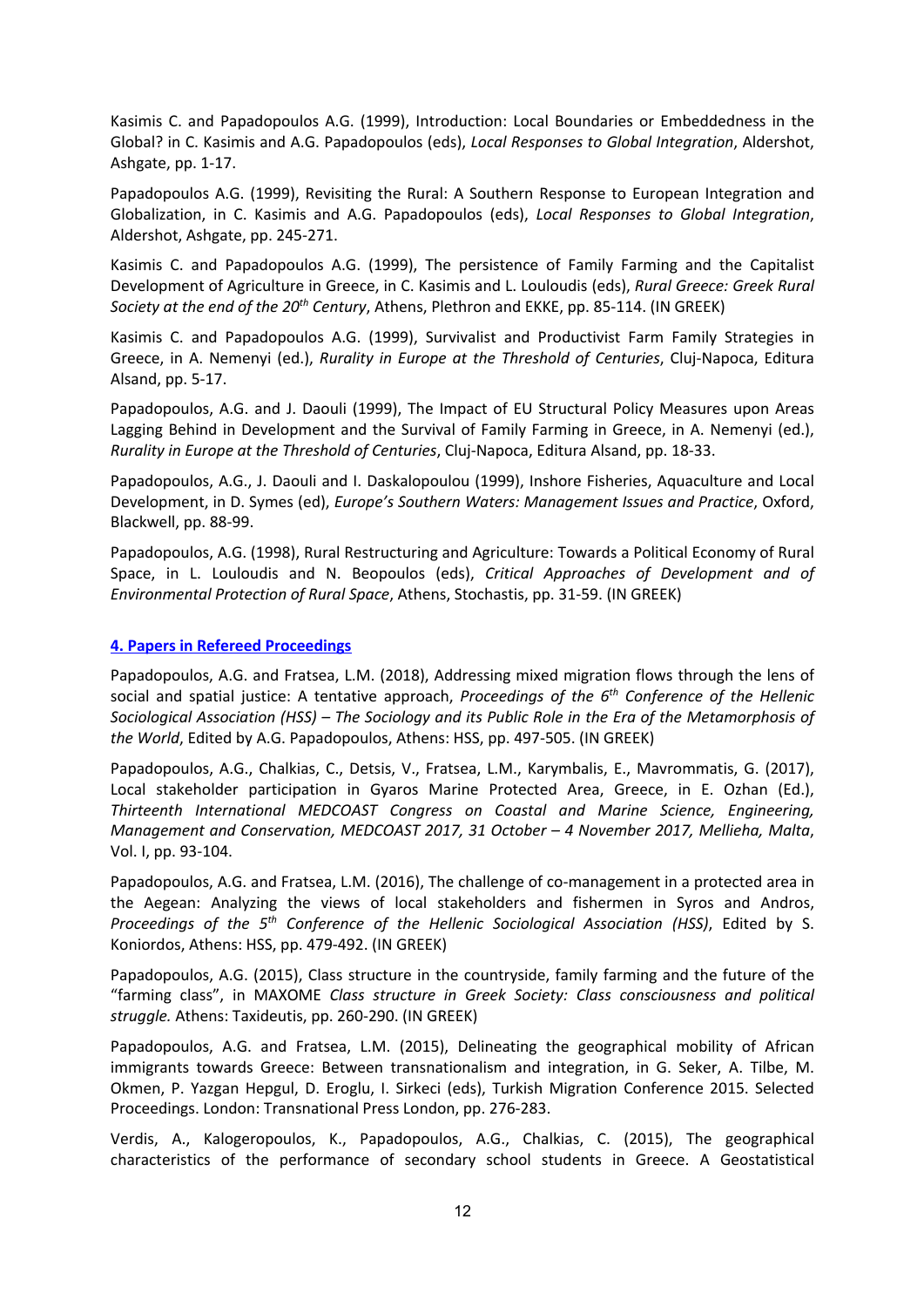approach, *Proceedings of the 28th Panhellenic Statistical Conference*, Greek Statistical Institute, Harokopio University, pp. 47-59. (IN GREEK).

Papadopoulos, A.G. and Fratsea, L.M. (2014), Facets of African immigrants' mobility in Greece: Between transnationalism and integration, *Proceedings of 10th International Congress of the Hellenic Geographical Society*, Thessaloniki, 22-24 October.

Kastanidi, E., Papadopoulos, A.G., Detsis V. (2014), The structure of rural Greece through a prism of social – ecological interactions, *Proceedings of 10th International Congress of the Hellenic Geographical Society*, Thessaloniki, 22-24 October.

Papadopoulos, A.G., Chalkias, X., Ouils, A. (2012), Transformations of the coastal rural areas: Changes in land use and diverging approaches of rural areas, *Proceedings of the 3rd Panhellenic Conference of City Planning and Regional Development*, Volos, Thessaly University Press, pp.140-147. (IN GREEK)

Papadopoulos, A.G. (2012), Contemporary migrant flows in the period of crisis: African migrants and their integration in Greek society, *Proceedings of the 10th Regular Scientific Congress entitled: "Economic Crisis and Development and Cohesion Policies"*, ERSA, Thessaloniki. (IN GREEK).

Papadopoulos, A.G. and Fratsea, L.M. (2012), African Immigrants in Greece: A Diagnosis of Opportunities and Prospects for their Integration, *Proceedings of the Conference Europe in Crisis: Migrations, Racisms and Belongings in the New Economic Order*, Editors H. Moser, A. Pilch Ortega and A. Sprung, ESREA Network on Migration, Ethnicity, Racism and Xenophobia, pp. 86-96.

Chalkias, C., Papadopoulos, A.G., Ouils, A., Karymbalis, E., Detsis V. (2011), Land Cover Changes in the Coastal Peri-Urban Zone of Korinth, Greece, in the E.Özhan (ed), *Tenth International Conference on the Mediterranean Coastal Environment MEDCOAST 2011*, Editor E.Özhan, Rhodes, Greece, pp. 913- 923.

Papadopoulos, A.G., Chalkias, C., Fratsea, L.M. (2011), Clustering the migration-related NGOS and immigrant associations in Greece. A quantitative approach, *Proceedings of the 17th European Colloquium on Quantitative and Theoretical Geography (ECQTG2011)*, Editor S. Kalogirou, pp. 414- 422.

Chalkias, C., Papadopoulos, A.G., Mpenekos, G., Tambalis, K., Psarra, G., Sidossis, L. (2011), Spatial variability of childhood obesity in response to socioeconomic heterogeneity. The case of Athens Metropolitan area, Greece. *Proceedings of the 17th European Colloquium on Quantitative and Theoretical Geography (ECQTG2011)*, Editor S. Kalogirou, pp. 605-611.

Papadopoulos, A.G. and Fratsea, L.M. (2010), A first analysis of the characteristics of NGOs and Migrant Associations in Greece, *Proceedings of 9th Congress of the Hellenic Geographical Society*, Athens, Harokopio University, pp. 392-400. (IN GREEK)

Kastanidi, E., Papadopoulos, A.G., Detsis V. (2010), Revising the relationship between Nature and Society in Contemporary Rural Areas: Focusing at the Local Level, *Proceedings of 9th Congress of the Hellenic Geographical Society*, Athens, Harokopio University, pp. 449-456. (IN GREEK)

Chalkias, C. and Papadopoulos, A.G. (2010), The Integrative Use of GIS and the Methodology of Analytical Hierarchy for Constructing a Taxonomic Schema of Rural Areas: The Case Study of the Peloponnese, *Proceedings of 8th Congress of the Hellenic Geographical Society*, Athens, National and Kapodistrian University of Athens, Vol. 2, pp. 190-199. (IN GREEK).

Papadopoulos, A.G., Valvi, A., and Lymberopoulou, F. (2010), Adaptation and flexibility of migrant employment in rural labour markets: Comparing the Municipalities of Velo (Corinthia) and Filiatra (Messinia), *Proceedings of 8th Congress of the Hellenic Geographical Society*, Athens, National and Kapodistrian University of Athens, Vol. 3, pp. 379-390. (IN GREEK).

Zografakis, S., Kasimis, Ch., Papadopoulos, A.G., Chalkias, C., Kyriazi-Allison, A., Pappas, K., Dimopoulou, M. (2008), Human capital and development problems in Fire-Stricken Areas,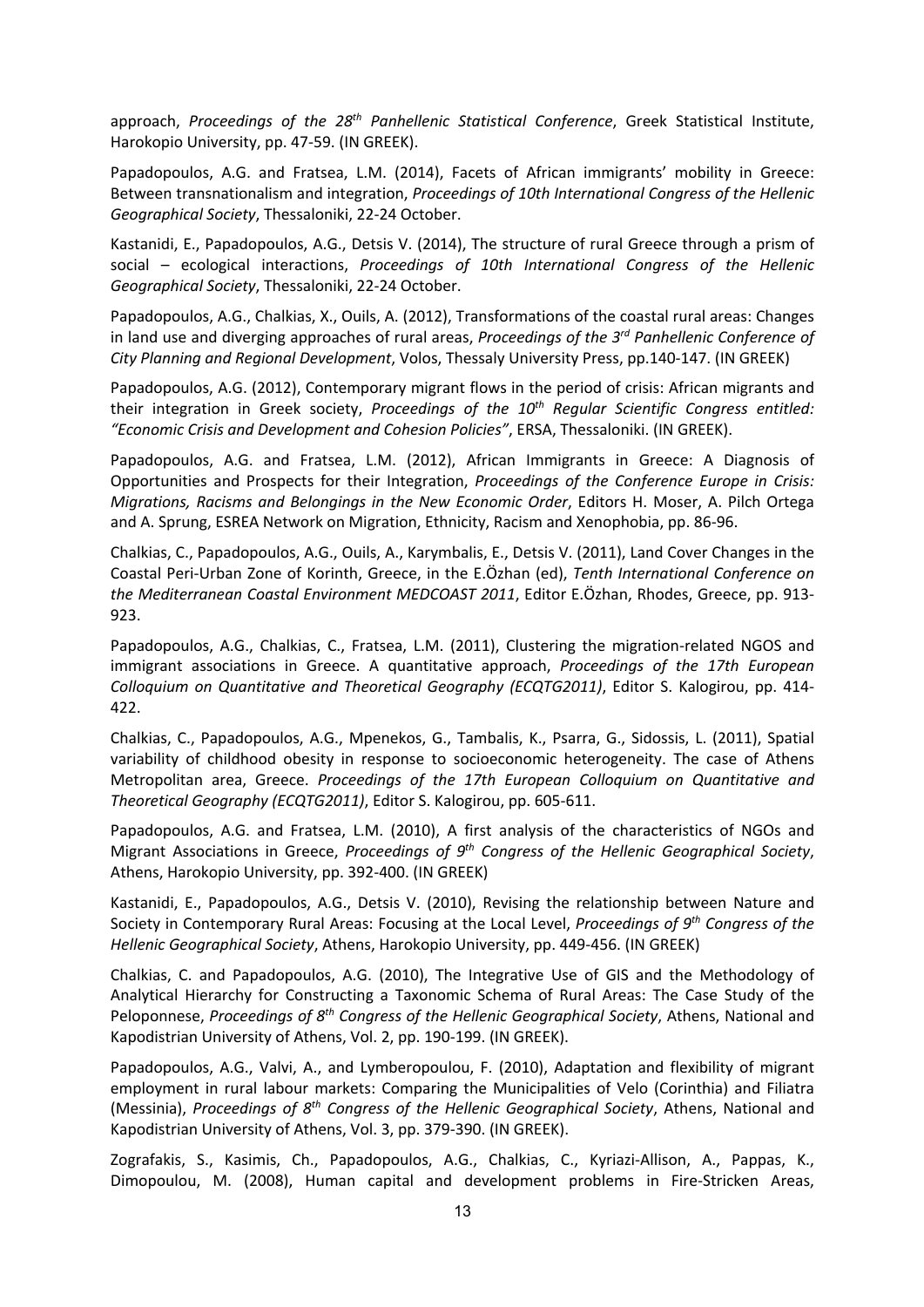*Proceedings of the Scientific Conference entitled: 'Fires in 2007: From destruction to development'*, Athens, Agricultural University of Athens/ Armos Publications, pp. 245-254 (IN GREEK)

Chalkias, C., Papadopoulos, A.G., Kalogirou, S. (2008), Recognizing spatial patterns in rural Greece: The case of the Peloponnese, *Proceeding of the 5th Panhellenic Congress of HellasGI*, Athens, National Metsovio Polytechnic. (IN GREEK)

Papadopoulos, A.G. (2008), The new Landscape of Social Inequalities and Social Divisions in Greek Countryside, in C. Krimbas and L. Louloudis (eds), *Greek Agriculture and Agricultural Policy*, Athens, Academy of Athens, pp. 121-137. (IN GREEK)

Papadopoulos, A.G. (2007), Social inequalities and the social implications of Agricultural Policy in Greek Countryside, *Proceedings of International Conference entitled: 'The Social Policy in a Changing Environment: Challenges and Prospects'*, Athens, Panteion University, pp. 101-112. (IN GREEK)

Papadopoulos A.G. (2006), Rural Southern Europe among 'Productivism' and 'Post-Productivism': The case of Rural Greece, in V. Majerova (ed) *Countryside – our World, Proceedings of an International Conference*, Cesky Krumlov, Czech University of Agriculture Prague, pp. 189-203.

Papadopoulos, A.G. (2004), The Significance of the Notion of Social Capital for Theorising the Social Economy, in C. Charalambous (ed.), *The Social Economy among the Local and the Global*, Athens, Papazisis, pp. 202-226. (IN GREEK)

Efstratoglou, S., Papadopoulos, A.G. and Efstratoglou, A. (2004), Development dynamics of rural areas and determining factors, *Proceedings of the 7th Panhellenic Conference of Rural* Economy, Editors I. Gidarakou, L. Kazakopoulos, A. Koutsouris, Athens, Ministry of Rural Development and Food, pp. 27-42 (IN GREEK).

Papadopoulos, A.G., Liarikos, C. and Geneiatakis, M. (2004), Opportunities and obstacles in rural development policy: The role of C.I. LEADER in a multifunctional countryside, *Proceedings of 7th Congress of the Hellenic Geographical Society*, Mytilini, University of the Aegean, Vol. 1, pp. 293-301. (IN GREEK).

Safilios-Rothchild, C. and Papadopoulos, A.G. (2004), Some Factors Involved in Smallholders' Differential Strategies in Response to CAP, in A. Koutsouris and L. O. Zorini (eds) *European Farming and Rural Systems Research and Extension into the Next Milennium: Environmental, Agricultural and Socioeconomic Issues*, Athens, Papazisis, pp. 497-507.

Papadopoulos, A.G. (2004), The characteristics of organic agriculture movement in contemporary Europe, in P. Zoiopoulos (ed), *Problems and prospects of organic stockbreeding*, Proceedings of an International Conference, Messolonghi, pp. 166-178. (IN GREEK)

Papadopoulos, A.G. (2002), Rural development and equal opportunities between men and women: Critical notes in relevant Greek literature, *Proceedings of the 6th Panhellenic Conference of Rural*  Economy, Editors K. Mattas and K.D. Apostolopoulos, Athens, Stamoulis, pp. 166-178 (IN GREEK).

Patronis, V. and Papadopoulos, A.G. (2001), Development problems of mountainous and less favoured areas: The case of Aitoloakarnania, *Proceedings of the 1st International Scientific Conference entitled: 'The development prospects of less developed areas of Europe'*, Preveza, TEI Epirus, pp. 556- 574. (IN GREEK)

Kasimis, C. and Papadopoulos, A.G. (2001), Agriculture, Rural Development and Equality of Opportunities Between Men and Women in Greece, in *The New Challenge of Women's Role in Rural Europe*, Agricultural Research Institute and European Commission, Nicosia, pp. 367-377.

Kasimis, Ch., Papadopoulos, A.G. and Stravoravdis, S. (2000), Family labour and pluriactivity: Rural labour markets and the new physiognomy of Greek family farming, *Proceedings of the 5th Panhellenic Conference of Rural* Economy, Editor K.D. Apostolopoulos, Athens, pp. 261-275 (IN GREEK).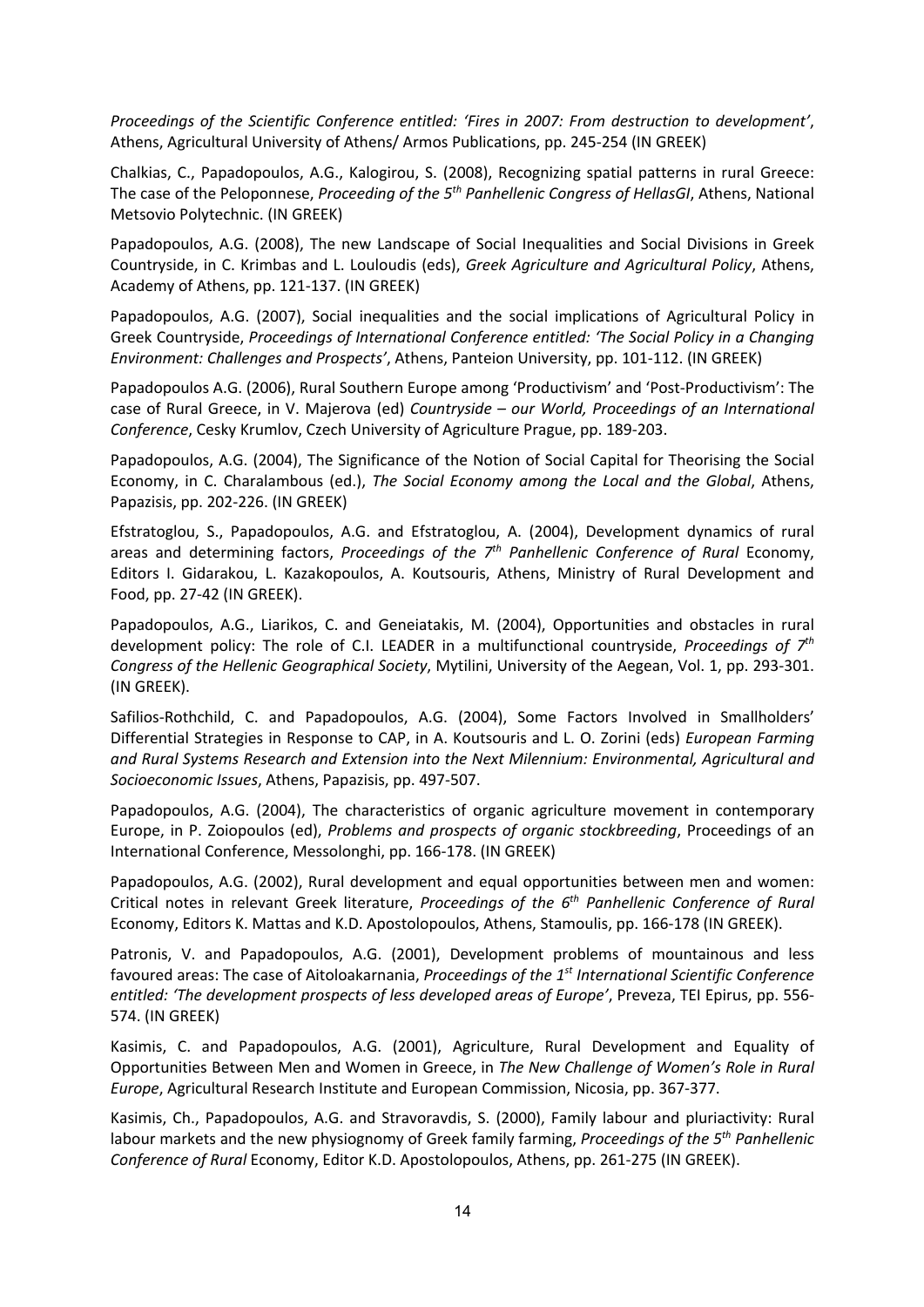Papadopoulos, A.G. (1998), Flexible agriculture: A survival strategy and resistance to marginalization or a form of Connecting to the Agro-industrial System? *Proceedings of the 4th Panhellenic Conference of Rural* Economy, Editor C. Zioganas, Thessaloniki, ETAGRO, pp. 255-268 (IN GREEK).

Papadopoulos, A.G. and Seremetis, D. (1998), The duration of unemployment in the Region of Attica, 1988-1995, *Proceedings of the 6th Scientific Conference of Foundation Sakis Karagiorgas entitled: 'Social inequalities and social exclusion'*, Athens, pp. 336-347 (IN GREEK).

Kasimis, C. and Papadopoulos, A.G. (1996), Marx and Capitalist Development in Agriculture: Family farm and labour process, in N. Theotokas, D. Mylonakis, G. Stathakis (eds), *Revisiting Marx*, Athens, Delfini, pp. 247-267 (IN GREEK)

Kasimis, C. and Papadopoulos, A.G. (1996), The Agro-industrial Complex and the internationalisation of agriculture, in M. Modinos (ed), *Energy and Environment in Industrial and Post-industrial Society*, Athens, New Ecology and General Secretariat of Youth, pp. 103-108 (IN GREEK).

# **5. Other publications and presentations in international and Greek scientific conferences**

Working papers: 4 Articles on the internet/ non-refereed papers in journals: 8 Book reviews: 3 **Presentations in international scientific conferences and workshops: 120 Presentation in Greek scientific congresses and conferences: 70**

## **TEACHING EXPERIENCE**

My teaching experience covers more than 20 years at the undergraduate and postgraduate level:

## *Undergraduate courses in the University of Ioannina:*

Applied Rural Sociology (2001-2004) Basic Concepts of Social Sciences (1999 – 2004) Methods of Rural Social Research (1999 – 2004) Rural Geography (1999-2002) Rural Sociology (1998 – 2004) Socioeconomic Transformation of Rural Greece (1999 - 2001)

## *Undergraduate courses in Harokopio University:*

Cultural Geography (2003 – today) Geographies of Poverty and Social Exclusion (2010 - today) Qualitative Methods of Analysis for Geographers (2002 – today) Rural Geography (2002 – today) Space and Society (2003 – 2010) *Undergraduate course in Hellenic Open University:* Special Issues of European Culture (2006 – today)

## *Postgraduate courses in Harokopio University:*

Development and Restructuring of Rural Europe (2005 – today) Globalization and European Space (2005 – 2010) Methods of Scientific Research for Geographers (2005 – today) Migration Policy and Immigration Flows (2010 – today) Research Methods (in English) (2018 – today)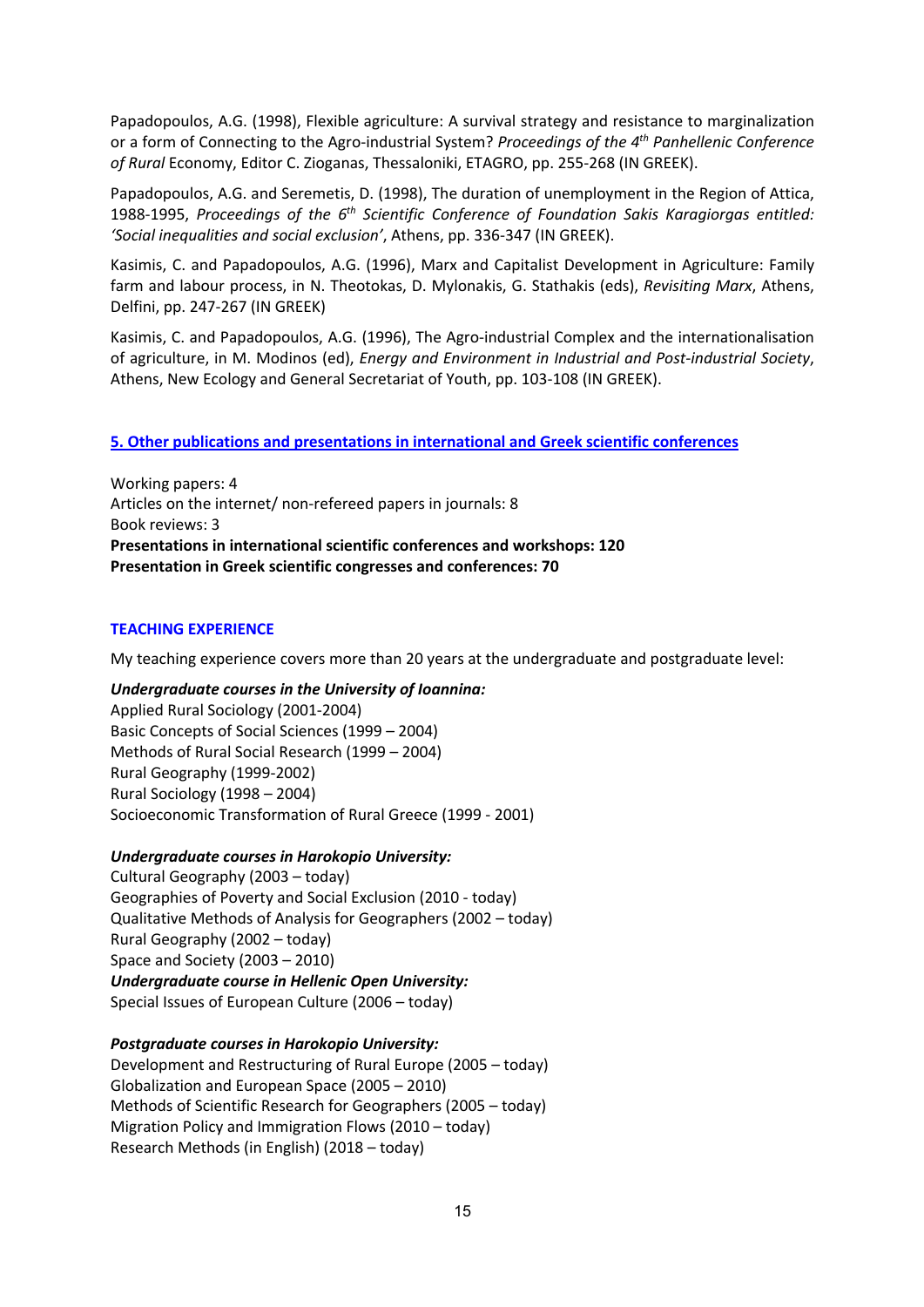## *Teaching in postgraduate courses in other departments:*

Course: "Law and Policies II" (2003 – 2007), Postgraduate programme of the Department of Farm Organization and Management, University of Ioannina.

Course: "Policies and Food Programmes in an International Level" (2004-2007), Postgraduate programme of the Department of Dietetics and Nutrition, Harokopio University.

Course: "Sociology of Rural development" (2004-2012, 2015-2016), Postgraduate programme of the Department of Agricultural Economics and Rural Development, Agricultural University of Athens.

Course: "Popular art and Culture" (2009-2013), Postgraduate programme of the Department of Home Economics and Human Ecology, Harokopio University.

## *Evaluator in the State Scholarships Foundation:*

Evaluator for PhD Scholarships the Greek State Scholarship Foundation in the theme of «Human Geography» for the academic years: 2002/3, 2004/5, 2005/6, 2006/7, 2007/8, 2008/9, 2009/10 and in the theme «Agricultural Economy» for the academic year: 2006/7.

## *Evaluation of Social Science Research Centres*

Member of the Evaluation Panel of the Portuguese Social Science Research Centres (Anthropology, Demography, Geography and Sociology). Organisation: Fundação para a Ciência e a Tecnologia (FCT) Period: 19-29 Μαΐου 2019. Evaluation of 18 Research Centres.

## **REVIEWER AND MEMBER OF EDITORIAL BOARDS**

#### **Reviewer for the following international journals:**

*AGER - Journal of Depopulation and Rural Development Studies; Agriculture and Human Values; Environmental Management; Environment and Planning A: Society and Space; Ethnicities; Europa XXI; Gender Place and Space; Journal of Ethnic and Migration Studies; Journal of International Migration and Integration; Journal of Mountain Science; Journal of Rural Studies; Journal of Southeast European and Black Sea Studies; International Journal of Environmental Research and Public Health; International Journal of Urban and Regional Research; International Migration; Land; Migration Letters; NEW MEDIT: Mediterranean Journal of Economics, Agriculture and Environment; Political Geography; Population Place and Space; Review of European Studies; Rural Sociology; Sociologia Ruralis; South European Society and Politics; Sustainability; Tijschrift voor Economische and Sociale Geographie (Journal of Economic and Social Geography).*

#### **Reviewer for the following Greek scientific journals:**

*Agricultural Economics Review; Aeihoros; Geographies; Greek Review of Political Science; Greek Review of Social Research; Greek Sociological Review; Social Policy.* 

Member of the Editorial Board in the following Journals: *Migration Letters, Border Studies, Social Cohesion and Development (English/Greek), Greek Sociological Review (Greek), Autonomie locali e servizi sociali (Italian/English), Social Studies [Studime Sociale] (Albanian/English).*

*Associate Editor in NEW MEDIT: Mediterranean Journal of Economics, Agriculture and Environment.*

*Editor-in-Chief of Sociologia Ruralis.* 

#### **BROADER ACADEMIC AND SCIENTIFIC ACTIVITY**

2021 Co-organiser (with Maria Jesus Rivera) of Research Stream 19 titled: "Transformative Rural-Urban Connections" in the context of the 15th ESA Conference "Sociological Knowledges for Alternative Futures", Barcelona, Spain, 31 August - 3 September 2021.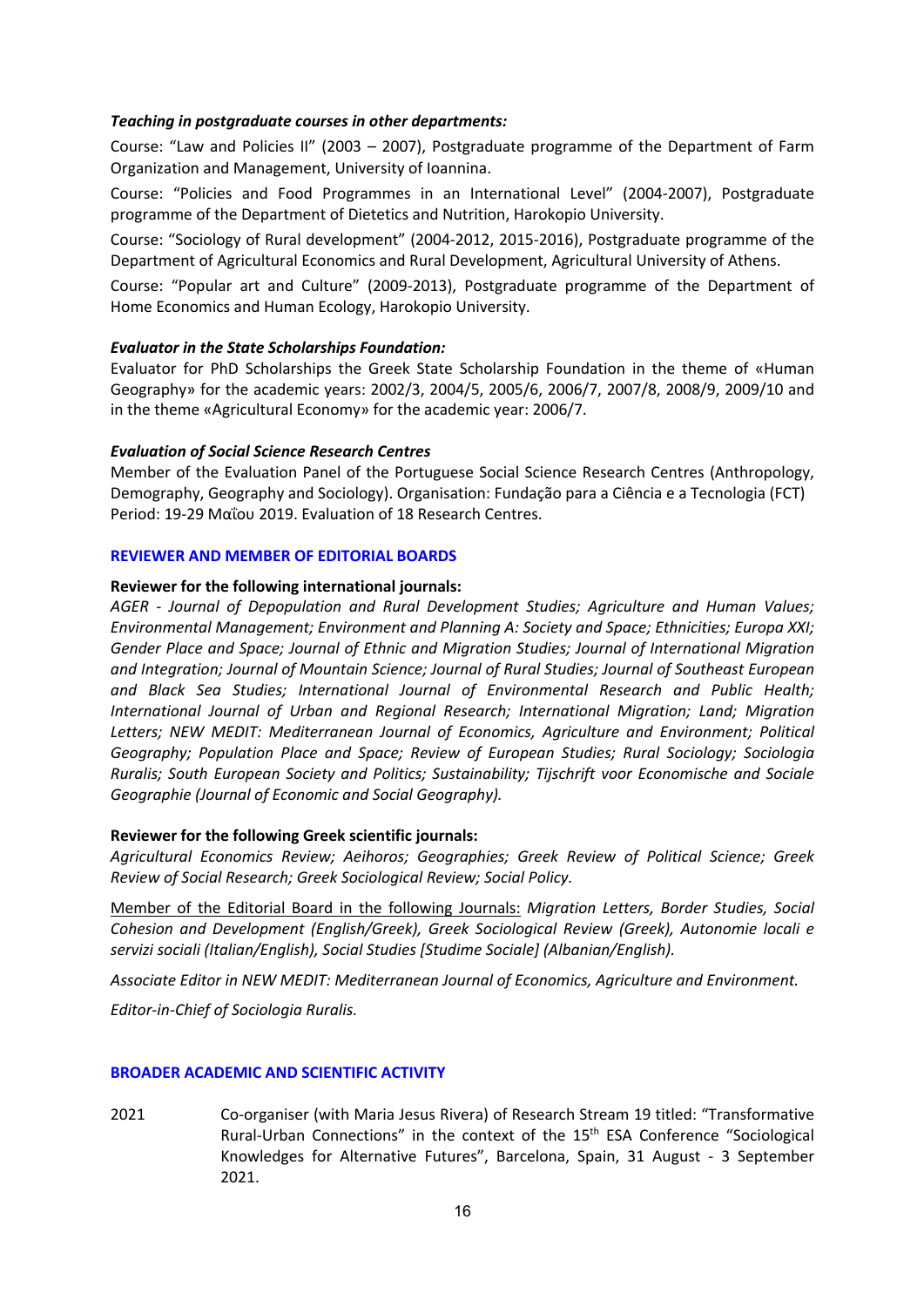- 2021 Co-convenor (with Michael Woods, Rhys Jones, Maria Plotnikova, Ana Vinuela, Paolo Postiglione, Marie Mahon) of a Special Session "Researching spatial injustice – 'making a difference'" in the context of the RGS-IBG Annual International Conference, 31 August - 1 September 2021, London, UK.
- 2019 Co-organiser (with Maria Jesus Rivera) of Research Stream 17 titled: "Transformative Rural-Urban Connections" in the context of the 14<sup>th</sup> ESA Conference "Europe and Beyond: Boundaries, Barriers and Belonging", Manchester, UK, 20-23 August 2019.
- 2019 Co-convenor (with Rhys Jones and Sami Moisio) of a Special Session entitled: "The Geographies of Spatial Justice: Space, Scale and Territory" in the context of the American Association of Geographers 2019 (AAG 2019), in Washington, DC (USA), 3-7 April 2019.
- 2019 Co-convenor (with Bryοnni Goodwin-Hawkins, Marie Mahon, Michael Woods) of the Working Group entitled: «Rural Spatial Justice and Territorial Inequalities» in the context of the 28th Congress of the European Society for Rural Sociology, Trondheim, Norway, 25-28 June 2019.
- 2018-2019 Member of the Scientific Committee for the 28th European Society for Rural Sociology (ESRS) Conference, Trondheim (Norway)
- 2018-2019 Member of the Executive Committee of the Hellenic Sociological Society (HSS)
- 2018 Chair of the Scientific and Organization Committee of the 6th Conference of the Hellenic Sociological Association (HSS) entitled: «Sociology and its Public Role in crisis-stricken Greece»
- 2017-2019 Member of the Executive Committee of the European Sociological Association (ESA) and Vice-President for External Affairs
- 2016-2017 Chair of the Local Organizing Committee (LOC) of the 13th European Sociological Association Conference organized in 29/8 – 1/9/2017 in Athens.
- 2017 Chair of the Local Organizing Committee (LOC) and Co-chair (with J. Cohen and I. Sirkeci) of the Scientific Committee for «The Migration Conference» organized in Athens, 23-26 August 2017.
- 2016-2018 President of the Hellenic Sociological Society (HSS)
- 2016 Member of the Scientific Committee for the organization of the Turkish Migration Conference 2016 in Viena, 12-16 July 2016.
- 2016 Organizer of an international seminar entitled: «Human capital, wage labour and innovation in rural Southern Europe» in collaboration with the Agricultural University of Athens and the RSG Southern and Mediterranean Europe: Social Change, Challenges and Opportunities of the ESRS, Athens 23-24 October 2015.
- 2014-2016 Vice-President of the Hellenic Sociological Society (HSS)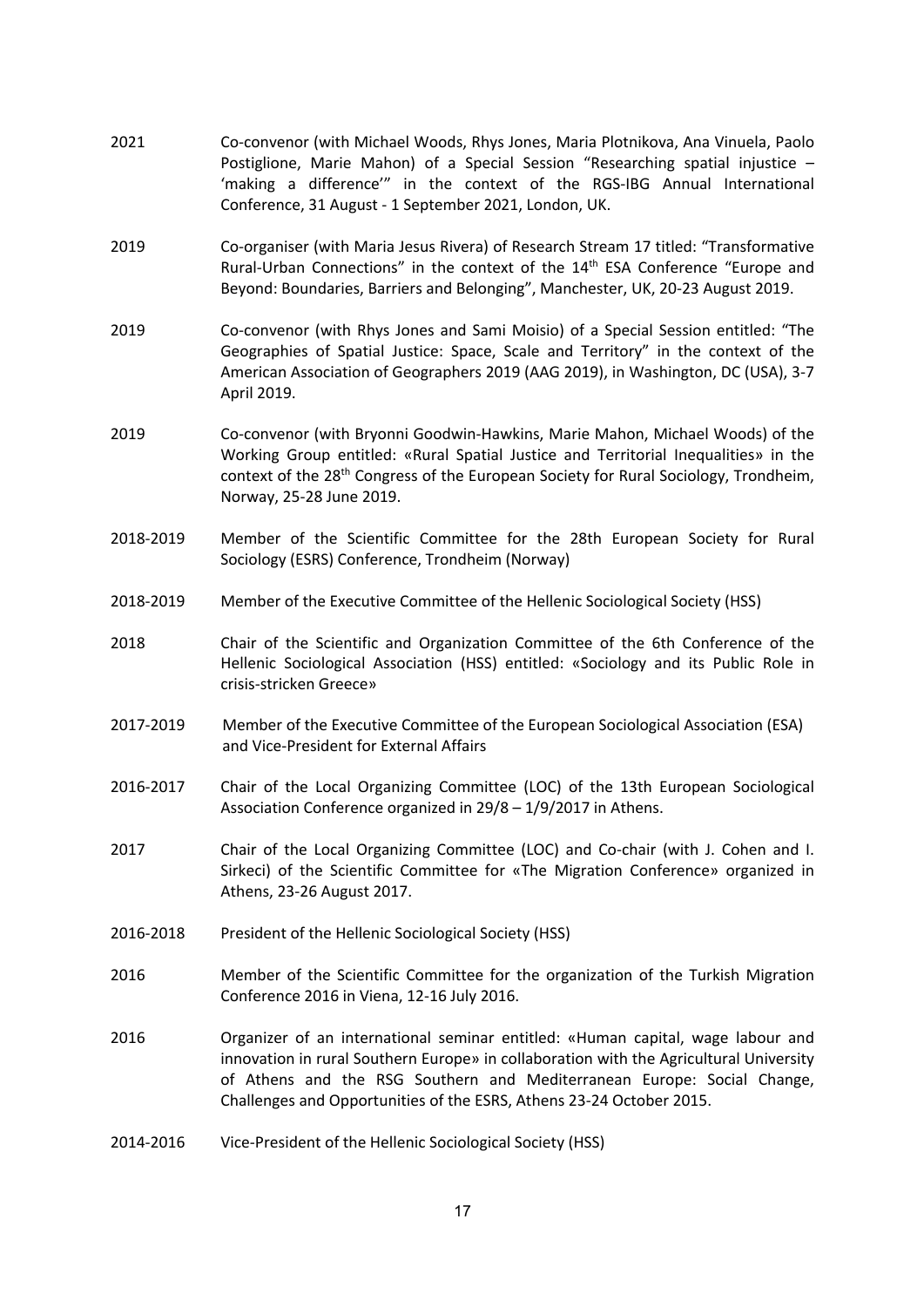- 2014-2015 Member of the Scientific Committee for the 26th European Society for Rural Sociology (ESRS) Conference, Aberdeen (Scotland)
- 2014 Co-convenor (with E. Pietka-Nykaza) of the Working Group entitled: «Migrants, participation and citizenship» in the context of the 2014 International Metropolis Conference in Milan (Italy), 3-7 November 2014.
- 2014 Member of the Scientific Committee of the 10th International Conference of the Hellenic Geographical Society. Organizer of two special sessions: 'Migration processes, transnationalism and mobilities in Europe in times of crisis' and 'Rural Geography and Agricultural Restructuring: Socioeconomic and spatial processes in contemporary countryside' in the context of the conference.
- 2014 Coordinator of the European Module which was organized by the Diplomatic Academy of the Ministry of External Affairs in the context of the Greek Presidency of the EU. The European Module was organized in Athens in the period 28-29 May 2014. Presentation on migration as well as coordination of the presentations, interactions and training of European diplomats on issues related to migration.
- 2014 Chair of the Local Organizing Committee (LOC) and member of the Scientific Committee for organizing the COST Athens Conference entitled: «Failing to Learn and Learning to Fail» (referring to the economic crises), Athens, 13-15 March 2014.
- 2011 Member of the Working Group for Migration formulated under the aegis of the Prime Minister Office (Official Gazette II Volume 1650/25-8-2011).
- 2010-2011 Member of the Local Organizing Committee (LOC) for the 24th European Society for Rural Sociology (ESRS) Conference, Chania (Greece)
- 2010 Co-organizer (with E. Karymbalis and C. Chalkias) of the conference entitled: «The Geography of Coastal and Island Areas», in view of the 10 years since the foundation of the Department of Geography (20 October 2010).
- 2009 Evaluator for the Prizes 'ESTIA for migrant integration' awarded by the Foundation Alexandros Onassis in the context of the Global Forum of Migration and Development organized in the period 2-3 November 2009.
- 2009 Co-convenor (with M. Cawley and C. Kasimis) of the Working Group entitled: «The Changing Face of Rural Areas: Labour Immigration to the Countryside» in the context of the 23rd European Society for Rural Sociology (ESRS) Conference, Vaasa (Finland)
- 2007 Co-convenor (with M. Fonte) of the Working Group entitled: «Local food, identity and sustainable development» in the context of the 22nd European Society for Rural Sociology (ESRS) Conference, Wageningen (Netherlands)
- 2006 Co-organizer (with C. Hadjimichalis) of the working group entitled: «The new geography of rural Greece» in the context of the 9th Panhellenic Conference of Agricultural Economy (ETAGRO), Athens 2-3 November 2006.
- 2004-2005 Member of the Scientific Committee for the 21st European Society for Rural Sociology (ESRS) Conference, Keszthely (Hungary). Co-convenor (with M. Cawley and